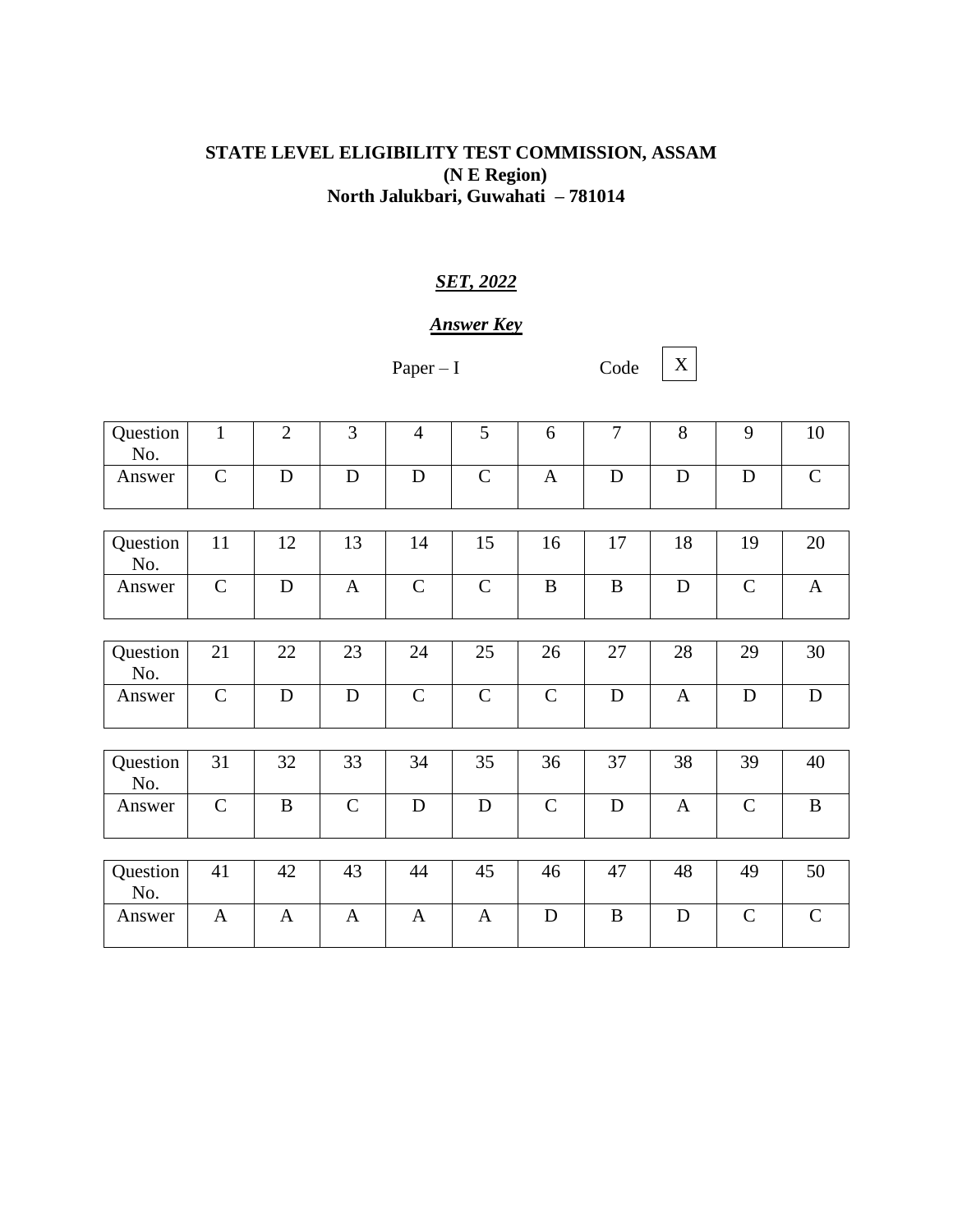Paper – I Code

Y

| Question        | $\mathbf{1}$  | $\overline{2}$ | 3            | $\overline{4}$ | 5            | 6             | $\overline{7}$ | 8            | 9             | 10           |
|-----------------|---------------|----------------|--------------|----------------|--------------|---------------|----------------|--------------|---------------|--------------|
| No.             |               |                |              |                |              |               |                |              |               |              |
| Answer          | $\bf{B}$      | $\overline{B}$ | $\mathbf D$  | $\mathsf{C}$   | $\mathbf{A}$ | $\mathbf C$   | $\mathbf D$    | D            | $\mathcal{C}$ | $\mathbf C$  |
|                 |               |                |              |                |              |               |                |              |               |              |
| Question<br>No. | 11            | 12             | 13           | 14             | 15           | 16            | 17             | 18           | 19            | 20           |
| Answer          | $\mathcal{C}$ | $\mathbf D$    | $\mathbf{A}$ | $\mathbf D$    | D            | $\mathcal{C}$ | $\bf{B}$       | $\mathsf{C}$ | D             | $\mathbf D$  |
|                 |               |                |              |                |              |               |                |              |               |              |
| Question<br>No. | 21            | 22             | 23           | 24             | 25           | 26            | 27             | 28           | 29            | 30           |
| Answer          | $\mathbf C$   | $\mathbf D$    | $\mathbf{A}$ | $\mathbf C$    | $\bf{B}$     | $\mathbf{A}$  | $\mathbf{A}$   | $\mathbf{A}$ | $\mathbf{A}$  | $\mathbf{A}$ |
|                 |               |                |              |                |              |               |                |              |               |              |
| Question<br>No. | 31            | 32             | 33           | 34             | 35           | 36            | 37             | 38           | 39            | 40           |
| Answer          | D             | $\bf{B}$       | ${\bf D}$    | $\mathcal{C}$  | $\mathbf C$  | $\mathbf C$   | $\mathbf D$    | $\mathbf D$  | ${\bf D}$     | $\mathbf C$  |
|                 |               |                |              |                |              |               |                |              |               |              |
| Question<br>No. | 41            | 42             | 43           | 44             | 45           | 46            | 47             | 48           | 49            | 50           |
| Answer          | $\mathbf{A}$  | D              | $\mathbf D$  | D              | $\mathbf C$  | $\mathcal{C}$ | $\mathbf D$    | A            | $\mathcal{C}$ | $\mathsf{C}$ |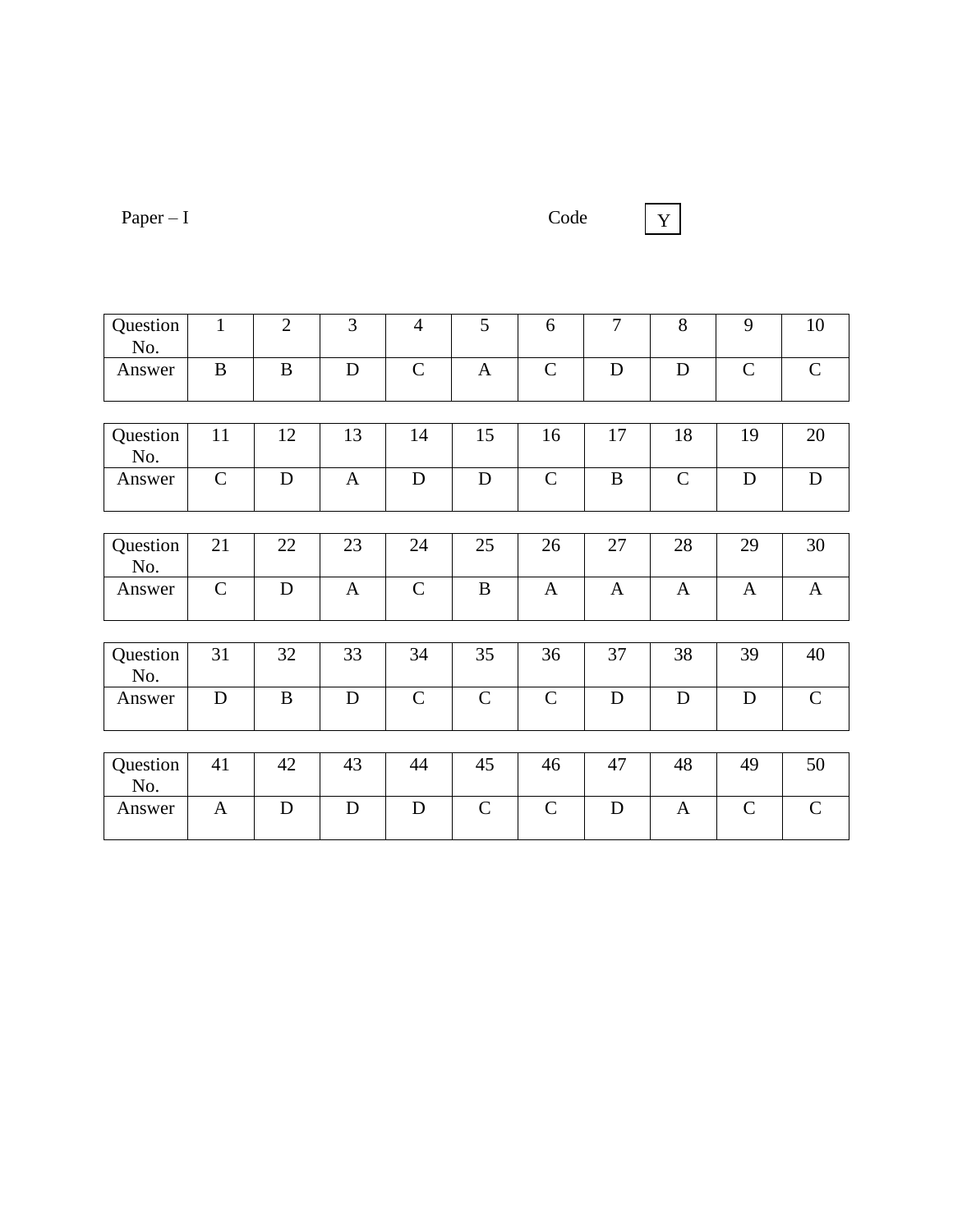| $Paper - I$ |  |
|-------------|--|
|             |  |

```
Code Z
```

| Question<br>No. | $\mathbf{1}$  | $\overline{2}$ | 3             | $\overline{4}$ | 5            | 6            | $\overline{7}$ | 8             | 9            | 10           |
|-----------------|---------------|----------------|---------------|----------------|--------------|--------------|----------------|---------------|--------------|--------------|
| Answer          | $\mathbf D$   | D              | $\mathbf C$   | $\mathbf D$    | $\mathbf{A}$ | $\mathsf{C}$ | $\bf{B}$       | $\mathbf{A}$  | $\mathbf{A}$ | $\mathbf{A}$ |
|                 |               |                |               |                |              |              |                |               |              |              |
| Question<br>No. | 11            | 12             | 13            | 14             | 15           | 16           | 17             | 18            | 19           | 20           |
| Answer          | $\mathbf{A}$  | $\mathbf{A}$   | $\mathbf D$   | B              | $\mathbf D$  | $\mathbf C$  | $\mathsf{C}$   | $\mathbf C$   | D            | $\mathbf D$  |
|                 |               |                |               |                |              |              |                |               |              |              |
| Question<br>No. | 21            | 22             | 23            | 24             | 25           | 26           | 27             | 28            | 29           | 30           |
| Answer          | $\mathbf D$   | $\mathcal{C}$  | $\mathbf{A}$  | $\mathbf D$    | $\mathbf D$  | $\mathbf D$  | $\mathsf{C}$   | $\mathbf C$   | $\mathbf D$  | $\mathbf{A}$ |
|                 |               |                |               |                |              |              |                |               |              |              |
| Question<br>No. | 31            | 32             | 33            | 34             | 35           | 36           | 37             | 38            | 39           | 40           |
| Answer          | $\mathsf{C}$  | $\mathcal{C}$  | B             | B              | $\mathbf D$  | $\mathsf{C}$ | $\mathbf{A}$   | $\mathbf C$   | D            | $\mathbf D$  |
|                 |               |                |               |                |              |              |                |               |              |              |
| Question<br>No. | 41            | 42             | 43            | 44             | 45           | 46           | 47             | 48            | 49           | 50           |
| Answer          | $\mathcal{C}$ | $\mathcal{C}$  | $\mathcal{C}$ | $\mathbf D$    | $\mathbf{A}$ | D            | $\mathbf D$    | $\mathcal{C}$ | B            | $\mathbf C$  |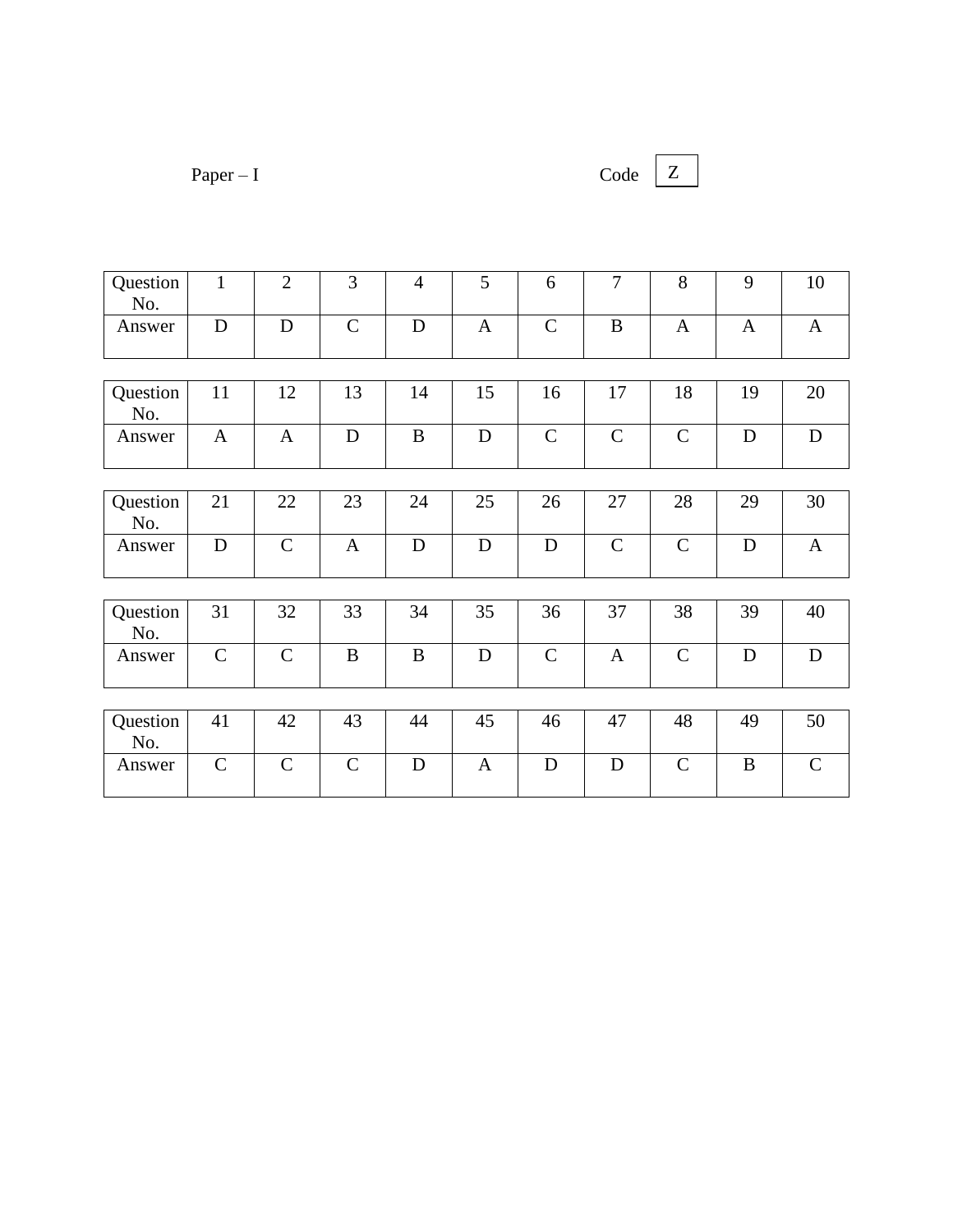| Question<br>No. | $\mathbf{1}$ | $\overline{2}$ | 3            | $\overline{4}$            | 5            | 6            | $\overline{7}$ | $8\,$        | 9            | 10           |
|-----------------|--------------|----------------|--------------|---------------------------|--------------|--------------|----------------|--------------|--------------|--------------|
| Answer          | $\mathsf C$  | $\mathbf D$    | $\mathbf D$  | $\mathsf{C}$              | $\mathbf C$  | $\, {\bf B}$ | $\mathbf{A}$   | $\mathbf{A}$ | $\mathbf D$  | $\, {\bf B}$ |
| Question<br>No. | 11           | 12             | 13           | 14                        | 15           | 16           | 17             | 18           | 19           | 20           |
| Answer          | $\bf{B}$     | $\, {\bf B}$   | $\mathbf{A}$ | $\mathbf{A}$              | $\mathbf{A}$ | $\mathbf C$  | $\, {\bf B}$   | $\mathbf D$  | $\mathsf{C}$ | $\mathbf C$  |
| Question<br>No. | 21           | 22             | 23           | 24                        | 25           | 26           | 27             | 28           | 29           | 30           |
| Answer          | $\bf{B}$     | $\mathbf C$    | $\mathsf{C}$ | $\mathsf C$               | $\, {\bf B}$ | $\mathbf D$  | $\mathbf C$    | $\, {\bf B}$ | $\mathbf{A}$ | $\mathbf{A}$ |
| Question<br>No. | 31           | 32             | 33           | 34                        | 35           | 36           | 37             | 38           | 39           | 40           |
| Answer          | $\mathbf C$  | $\bf{B}$       | $\, {\bf B}$ | $\mathcal{C}$             | ${\bf D}$    | $\mathbf D$  | $\mathbf{A}$   | $\mathbf{A}$ | $\mathbf C$  | $\bf{B}$     |
| Question<br>No. | 41           | 42             | 43           | 44                        | 45           | 46           | 47             | 48           | 49           | 50           |
| Answer          | $\bf{B}$     | $\mathbf{A}$   | $\mathbf C$  | $\mathbf{A}$              | $\mathbf C$  | $\mathbf C$  | $\mathsf{C}$   | $\mathbf C$  | $\mathbf D$  | $\mathbf{A}$ |
|                 |              |                |              |                           |              |              |                |              |              |              |
| Question<br>No. | 51           | 52             | 53           | 54                        | 55           | 56           | 57             | 58           | 59           | 60           |
| Answer          | $\mathbf{A}$ | $\mathbf C$    | $\mathbf D$  | $\mathbf C$               | B            | $\mathsf{C}$ | D              | $\mathbf C$  | $\mathbf{A}$ | ${\bf D}$    |
| Question<br>No. | 61           | 62             | 63           | 64                        | 65           | 66           | 67             | 68           | 69           | 70           |
| Answer          | $\mathbf{A}$ | D              | B            | D                         | B            | B            | $\mathbf{A}$   | A            | B            | D            |
| Question        | 71           | 72             | 73           | 74                        | 75           | 76           | 77             | 78           | 79           | 80           |
| No.             |              |                |              |                           |              |              |                |              |              |              |
| Answer          | $\, {\bf B}$ | $\bf{B}$       | $\mathbf C$  | $\boldsymbol{\mathsf{A}}$ | $\mathbf{A}$ | $\, {\bf B}$ | $\, {\bf B}$   | $\mathbf D$  | $\mathbf{A}$ | $\, {\bf B}$ |
| Question<br>No. | 81           | 82             | 83           | 84                        | 85           | 86           | 87             | 88           | 89           | 90           |
| Answer          | $\mathsf{C}$ | $\mathbf{A}$   | $\mathbf C$  | $\, {\bf B}$              | $\mathbf C$  | $\mathsf{C}$ | ${\bf D}$      | $\mathbf D$  | $\bf{B}$     | $\, {\bf B}$ |
|                 |              |                |              |                           |              |              |                |              |              |              |
| Question<br>No. | 91           | 92             | 93           | 94                        | 95           | 96           | 97             | 98           | 99           | 100          |
| Answer          | $\bf{B}$     | $\mathbf D$    | $\, {\bf B}$ | $\mathbf{A}$              | $\mathbf D$  | $\bf{B}$     | $\mathbf D$    | $\, {\bf B}$ | $\bf{B}$     | $\mathbf{A}$ |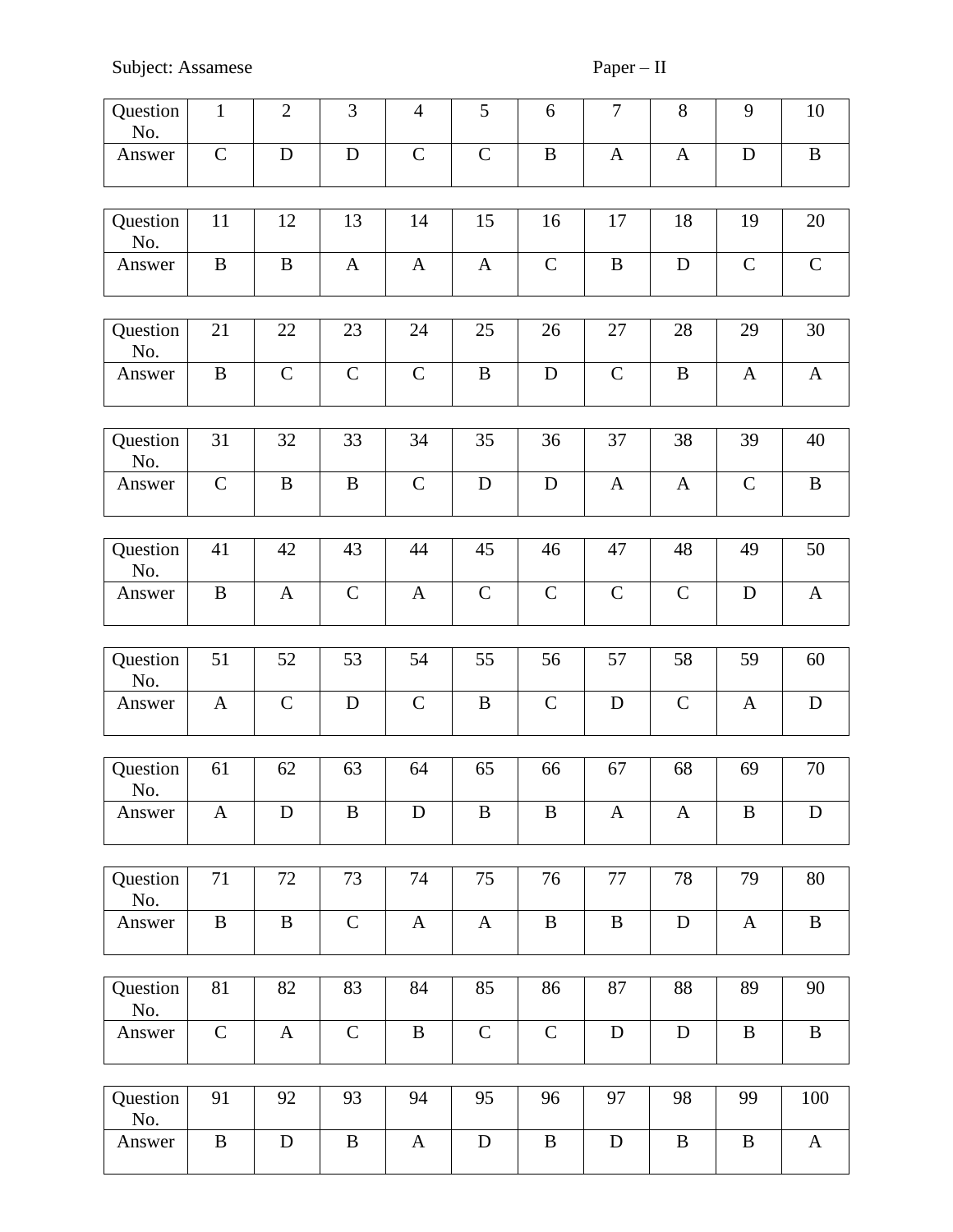Subject: English Paper – II

| Question<br>No. | $\mathbf{1}$  | $\overline{2}$ | 3            | $\overline{4}$ | 5             | 6            | $\tau$       | $8\,$        | 9            | 10           |
|-----------------|---------------|----------------|--------------|----------------|---------------|--------------|--------------|--------------|--------------|--------------|
| Answer          | $\mathbf C$   | $\mathbf D$    | $\, {\bf B}$ | $\, {\bf B}$   | $\mathbf C$   | $\mathbf C$  | $\mathbf C$  | $\mathbf D$  | D            | $\, {\bf B}$ |
| Question<br>No. | 11            | 12             | 13           | 14             | 15            | 16           | 17           | 18           | 19           | 20           |
| Answer          | $\mathbf D$   | D              | $\, {\bf B}$ | $\bf{B}$       | $\, {\bf B}$  | $\mathbf D$  | $\mathbf{A}$ | $\mathbf C$  | $\, {\bf B}$ | ${\bf D}$    |
|                 |               |                |              |                |               |              |              |              |              |              |
| Question<br>No. | 21            | 22             | 23           | 24             | 25            | 26           | 27           | 28           | 29           | 30           |
| Answer          | $\mathbf{A}$  | $\mathbf D$    | $\, {\bf B}$ | $\mathbf C$    | $\mathbf C$   | ${\bf D}$    | $\, {\bf B}$ | $\mathbf C$  | $\mathbf{A}$ | $\, {\bf B}$ |
| Question<br>No. | 31            | 32             | 33           | 34             | 35            | 36           | 37           | 38           | 39           | 40           |
| Answer          | $\mathbf{B}$  | $\mathbf C$    | $\, {\bf B}$ | $\mathbf{A}$   | $\mathbf{A}$  | $\mathbf{A}$ | $\mathbf C$  | $\, {\bf B}$ | $\mathsf{C}$ | $\mathbf{A}$ |
|                 |               |                |              |                |               |              |              |              |              |              |
| Question<br>No. | 41            | 42             | 43           | 44             | 45            | 46           | 47           | 48           | 49           | 50           |
| Answer          | $\mathbf C$   | $\bf{B}$       | $\mathbf C$  | D              | $\bf{B}$      | $\bf{B}$     | $\bf{B}$     | $\mathbf C$  | B            | $\mathbf C$  |
|                 |               |                |              |                |               |              |              |              |              |              |
| Question<br>No. | 51            | 52             | 53           | 54             | 55            | 56           | 57           | 58           | 59           | 60           |
| Answer          | $\bf{B}$      | $\mathbf C$    | $\bf{B}$     | $\bf{B}$       | A             | D            | $\mathbf D$  | A            | $\mathsf{C}$ | $\mathbf{A}$ |
|                 |               |                |              |                |               |              |              |              |              |              |
| Question<br>No. | 61            | 62             | 63           | 64             | 65            | 66           | 67           | 68           | 69           | 70           |
| Answer          | $\mathcal{C}$ | $\mathbf D$    | $\mathbf{A}$ | $\, {\bf B}$   | $\mathcal{C}$ | $\mathbf{A}$ | $\mathbf D$  | D            | D            | $\mathbf C$  |
|                 |               |                |              |                |               |              |              |              |              |              |
| Question<br>No. | 71            | 72             | 73           | 74             | 75            | 76           | 77           | 78           | 79           | 80           |
| Answer          | $\mathbf B$   | ${\bf D}$      | $\mathbf C$  | $\mathbf C$    | $\mathbf C$   | $\mathbf{A}$ | $\mathbf{A}$ | $\, {\bf B}$ | $\bf{B}$     | $\mathbf C$  |
|                 |               |                |              |                |               |              |              |              |              |              |
| Question<br>No. | 81            | 82             | 83           | 84             | 85            | 86           | 87           | 88           | 89           | 90           |
| Answer          | ${\bf D}$     | $\bf{B}$       | $\mathbf C$  | $\bf{B}$       | $\mathbf C$   | $\mathbf{A}$ | $\, {\bf B}$ | $\mathbf C$  | $\mathbf{A}$ | $\, {\bf B}$ |
|                 |               |                |              |                |               |              |              |              |              |              |
| Question<br>No. | 91            | 92             | 93           | 94             | 95            | 96           | 97           | 98           | 99           | 100          |
| Answer          | $\mathbf C$   | ${\bf D}$      | ${\bf D}$    | $\mathbf C$    | $\, {\bf B}$  | ${\bf D}$    | $\, {\bf B}$ | $\mathbf C$  | B            | $\, {\bf B}$ |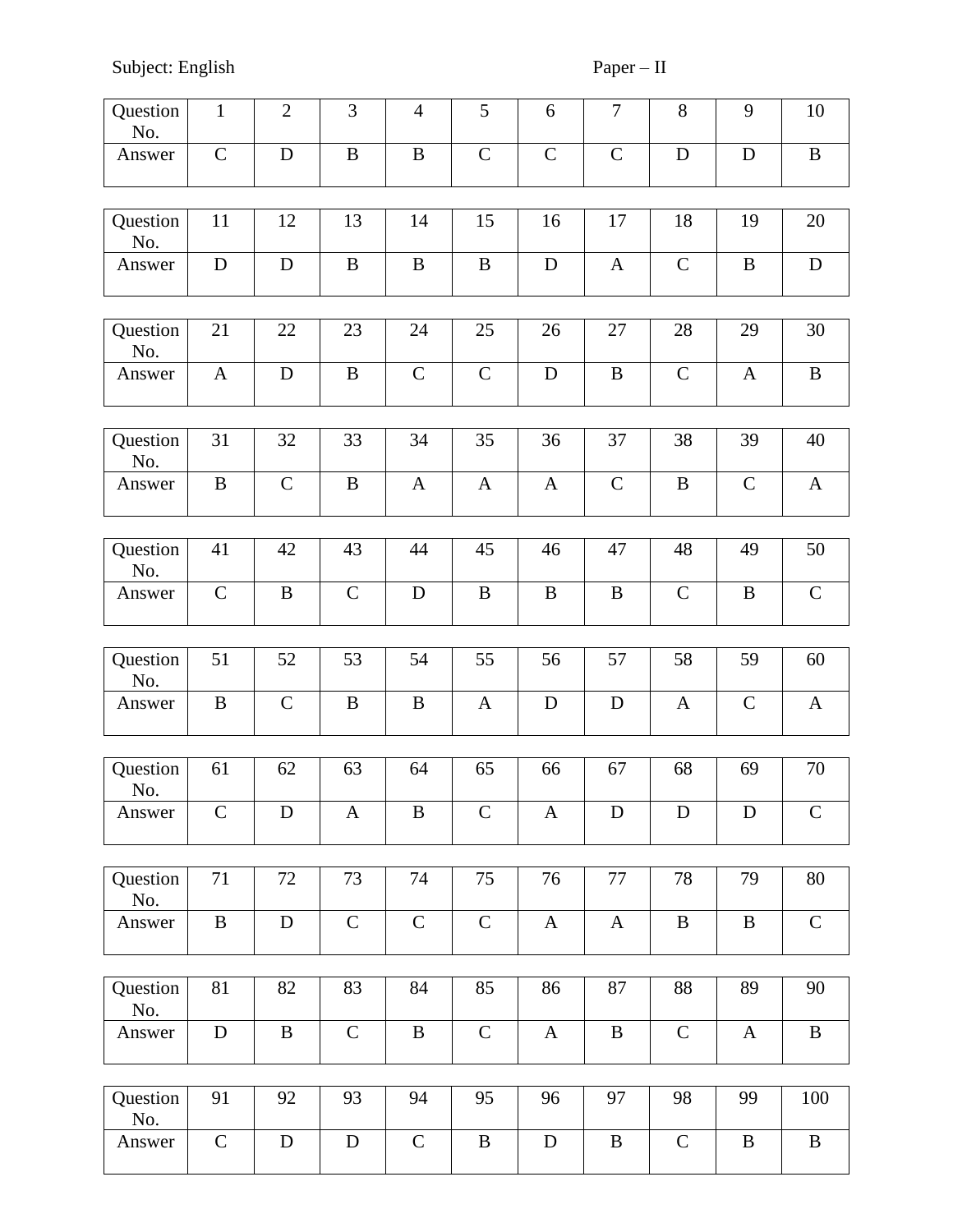Subject: Economics Paper – II

| Question<br>No. | $\mathbf{1}$ | $\overline{2}$ | 3            | $\overline{4}$ | 5             | 6             | $\boldsymbol{7}$ | 8            | 9            | 10           |
|-----------------|--------------|----------------|--------------|----------------|---------------|---------------|------------------|--------------|--------------|--------------|
| Answer          | $\bf{B}$     | $\mathbf{A}$   | D            | $\mathbf D$    | $\mathcal{C}$ | $\, {\bf B}$  | $\mathbf C$      | $\, {\bf B}$ | D            | $\, {\bf B}$ |
| Question<br>No. | 11           | 12             | 13           | 14             | 15            | 16            | 17               | 18           | 19           | 20           |
| Answer          | $\mathbf{A}$ | $\mathbf{A}$   | $\mathbf{A}$ | $\mathbf{A}$   | $\mathbf{A}$  | $\bf{B}$      | $\, {\bf B}$     | $\, {\bf B}$ | $\mathbf{A}$ | $\bf{B}$     |
|                 |              |                |              |                |               |               |                  |              |              |              |
| Question<br>No. | 21           | 22             | 23           | 24             | 25            | 26            | 27               | 28           | 29           | 30           |
| Answer          | $\mathbf{A}$ | $\bf{B}$       | $\mathbf D$  | $\bf{B}$       | $\, {\bf B}$  | $\, {\bf B}$  | $\, {\bf B}$     | $\mathbf C$  | $\mathsf{C}$ | ${\bf C}$    |
|                 |              |                |              |                |               |               |                  |              |              |              |
| Question<br>No. | 31           | 32             | 33           | 34             | 35            | 36            | 37               | 38           | 39           | 40           |
| Answer          | $\bf{B}$     | $\mathbf D$    | $\mathbf C$  | $\bf{B}$       | $\mathbf{A}$  | $\mathbf{A}$  | $\mathbf D$      | $\mathbf C$  | $\bf{B}$     | $\mathbf C$  |
|                 |              |                |              |                |               |               |                  |              |              |              |
| Question<br>No. | 41           | 42             | 43           | 44             | 45            | 46            | 47               | 48           | 49           | 50           |
| Answer          | $\mathbf{A}$ | $\mathbf C$    | $\mathbf C$  | $\bf{B}$       | $\mathbf C$   | $\mathcal{C}$ | $\mathbf{A}$     | $\mathbf{A}$ | $\mathbf{A}$ | $\mathbf D$  |
|                 |              |                |              |                |               |               |                  |              |              |              |
| Question<br>No. | 51           | 52             | 53           | 54             | 55            | 56            | 57               | 58           | 59           | 60           |
| Answer          | $\mathbf C$  | $\mathcal{C}$  | $\mathbf D$  | $\mathbf{A}$   | $\mathsf{C}$  | $\mathbf C$   | $\mathbf C$      | $\, {\bf B}$ | B            | $\bf{B}$     |
|                 |              |                |              |                |               |               |                  |              |              |              |
| Question<br>No. | 61           | 62             | 63           | 64             | 65            | 66            | 67               | 68           | 69           | 70           |
| Answer          | $\mathbf D$  | $\mathbf{A}$   | $\, {\bf B}$ | $\mathbf C$    | $\mathbf{A}$  | $\, {\bf B}$  | ${\bf D}$        | $\mathbf C$  | $\bf{B}$     | $\mathsf C$  |
|                 |              |                |              |                |               |               |                  |              |              |              |
| Question<br>No. | 71           | 72             | 73           | 74             | 75            | 76            | 77               | 78           | 79           | 80           |
| Answer          | $\, {\bf B}$ | ${\bf D}$      | $\mathbf{A}$ | ${\bf D}$      | ${\bf D}$     | $\, {\bf B}$  | $\mathbf C$      | $\, {\bf B}$ | $\bf{B}$     | $\mathbf A$  |
|                 |              |                |              |                |               |               |                  |              |              |              |
| Question<br>No. | 81           | 82             | 83           | 84             | 85            | 86            | 87               | 88           | 89           | 90           |
| Answer          | $\mathbf{A}$ | $\mathbf{A}$   | $\, {\bf B}$ | $\mathbf{A}$   | $\bf{B}$      | $\mathbf{A}$  | $\mathbf{A}$     | ${\bf D}$    | $\mathbf{A}$ | $\mathbf D$  |
|                 |              |                |              |                |               |               |                  |              |              |              |
| Question<br>No. | 91           | 92             | 93           | 94             | 95            | 96            | 97               | 98           | 99           | 100          |
| Answer          | $\mathbf C$  | $\mathbf{A}$   | ${\bf C}$    | $\mathbf{A}$   | ${\bf D}$     | $\bf{B}$      | $\, {\bf B}$     | ${\bf D}$    | A            | $\mathbf{A}$ |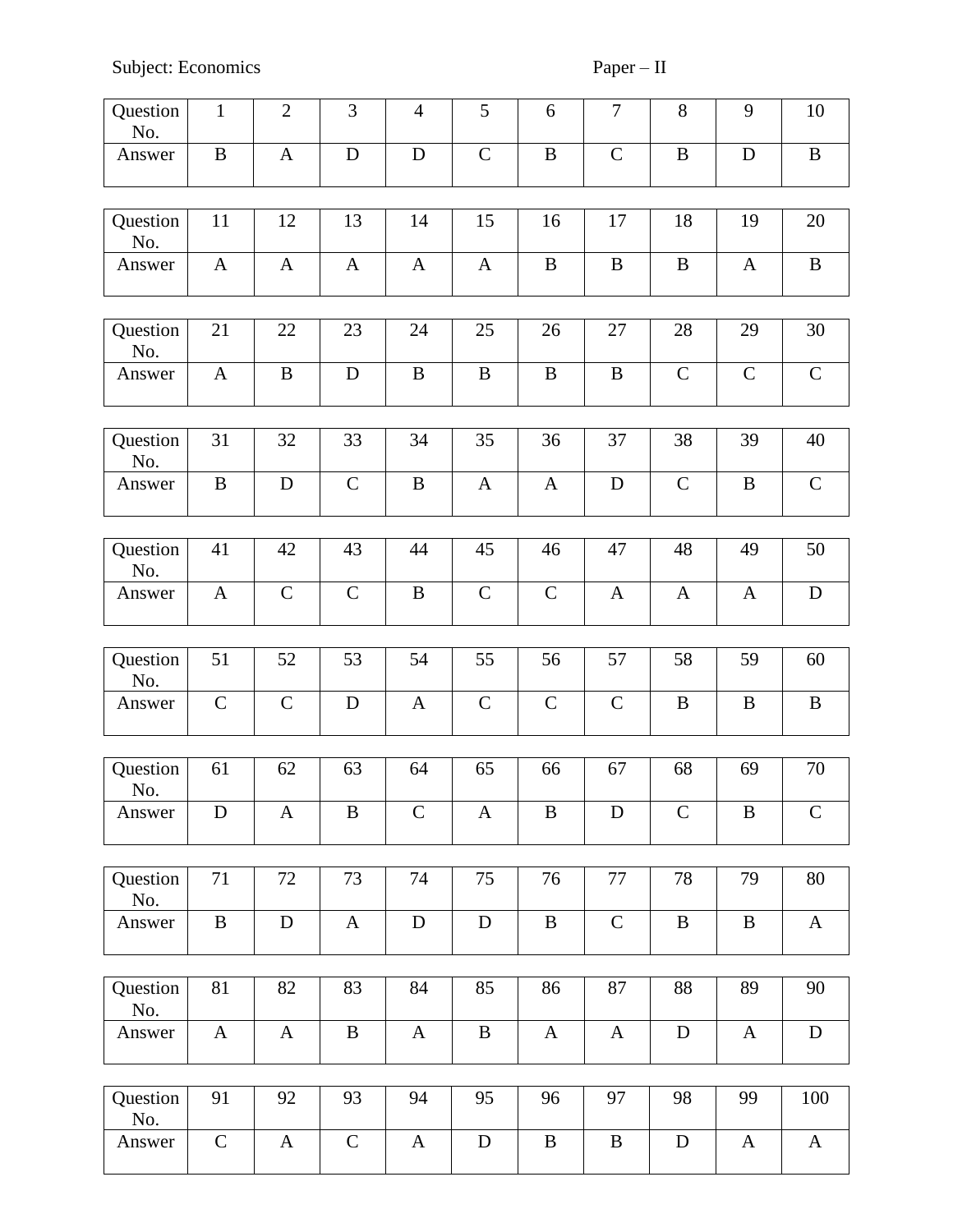Subject: Education Paper – II

| Question<br>No. | $\mathbf{1}$ | $\mathfrak{2}$ | 3            | $\overline{4}$ | 5            | 6            | $\overline{7}$ | $8\,$        | 9            | 10           |
|-----------------|--------------|----------------|--------------|----------------|--------------|--------------|----------------|--------------|--------------|--------------|
| Answer          | $\mathbf{A}$ | $\mathbf C$    | $\bf{B}$     | D              | $\mathbf{A}$ | $\mathbf C$  | $\bf{B}$       | $\mathbf C$  | $\mathbf C$  | $\mathbf C$  |
| Question<br>No. | 11           | 12             | 13           | 14             | 15           | 16           | 17             | 18           | 19           | 20           |
| Answer          | $\, {\bf B}$ | B              | $\mathbf D$  | $\bf{B}$       | $\mathbf D$  | $\mathbf{A}$ | $\mathbf D$    | $\, {\bf B}$ | A            | $\, {\bf B}$ |
| Question<br>No. | 21           | 22             | 23           | 24             | 25           | 26           | 27             | 28           | 29           | 30           |
| Answer          | $\bf{B}$     | $\mathbf C$    | $\mathbf{A}$ | $\mathbf D$    | $\mathbf{A}$ | $\mathsf{C}$ | $\mathbf C$    | $\mathbf D$  | $\mathbf{A}$ | $\mathbf{A}$ |
| Question<br>No. | 31           | 32             | 33           | 34             | 35           | 36           | 37             | 38           | 39           | 40           |
| Answer          | $\bf{B}$     | $\mathbf C$    | $\, {\bf B}$ | $\bf{B}$       | $\mathbf D$  | $\mathbf{A}$ | $\mathbf{A}$   | $\bf{B}$     | $\mathsf{C}$ | $\mathbf D$  |
| Question        |              |                |              |                |              |              |                |              |              |              |
| No.             | 41           | 42             | 43           | 44             | 45           | 46           | 47             | 48           | 49           | 50           |
| Answer          | $\mathbf{A}$ | $\mathbf C$    | $\bf{B}$     | D              | B            | $\bf{B}$     | $\bf{B}$       | $\mathbf{A}$ | $\mathbf C$  | D            |
| Question        | 51           | 52             | 53           | 54             | 55           | 56           | 57             | 58           | 59           | 60           |
| No.             |              |                |              |                |              |              |                |              |              |              |
| Answer          | $\bf{B}$     | $\mathbf C$    | $\mathsf{C}$ | $\mathbf{A}$   | D            | B            | A              | $\mathbf C$  | $\mathbf C$  | $\mathbf C$  |
|                 |              |                |              |                |              |              |                |              |              |              |
| Question<br>No. | 61           | 62             | 63           | 64             | 65           | 66           | 67             | 68           | 69           | 70           |
| Answer          | $\mathbf C$  | B              | B            | $\bf{B}$       | $\mathsf{C}$ | $\mathbf C$  | $\mathbf C$    | A            | D            | D            |
|                 |              |                |              |                |              |              |                |              |              |              |
| Question<br>No. | 71           | 72             | 73           | 74             | 75           | 76           | 77             | 78           | 79           | 80           |
| Answer          | $\mathbf C$  | $\mathbf{A}$   | ${\bf D}$    | ${\bf D}$      | $\mathbf{A}$ | $\bf{B}$     | $\mathbf D$    | $\mathbf D$  | $\mathsf{C}$ | $\mathbf C$  |
|                 |              |                |              |                |              |              |                |              |              |              |
| Question<br>No. | 81           | 82             | 83           | 84             | 85           | 86           | 87             | 88           | 89           | 90           |
| Answer          | $\mathbf{A}$ | $\mathbf{A}$   | D            | $\mathbf D$    | $\mathbf{A}$ | $\mathbf{A}$ | $\mathbf{A}$   | $\mathbf C$  | $\bf{B}$     | $\mathsf{C}$ |
| Question        | 91           | 92             | 93           | 94             | 95           | 96           | 97             | 98           | 99           | 100          |
| No.             |              |                |              |                |              |              |                |              |              |              |
| Answer          | $\mathbf C$  | A              | $\, {\bf B}$ | $\mathbf{A}$   | $\bf{B}$     | $\mathbf D$  | $\mathbf{A}$   | $\, {\bf B}$ | $\, {\bf B}$ | $\bf{B}$     |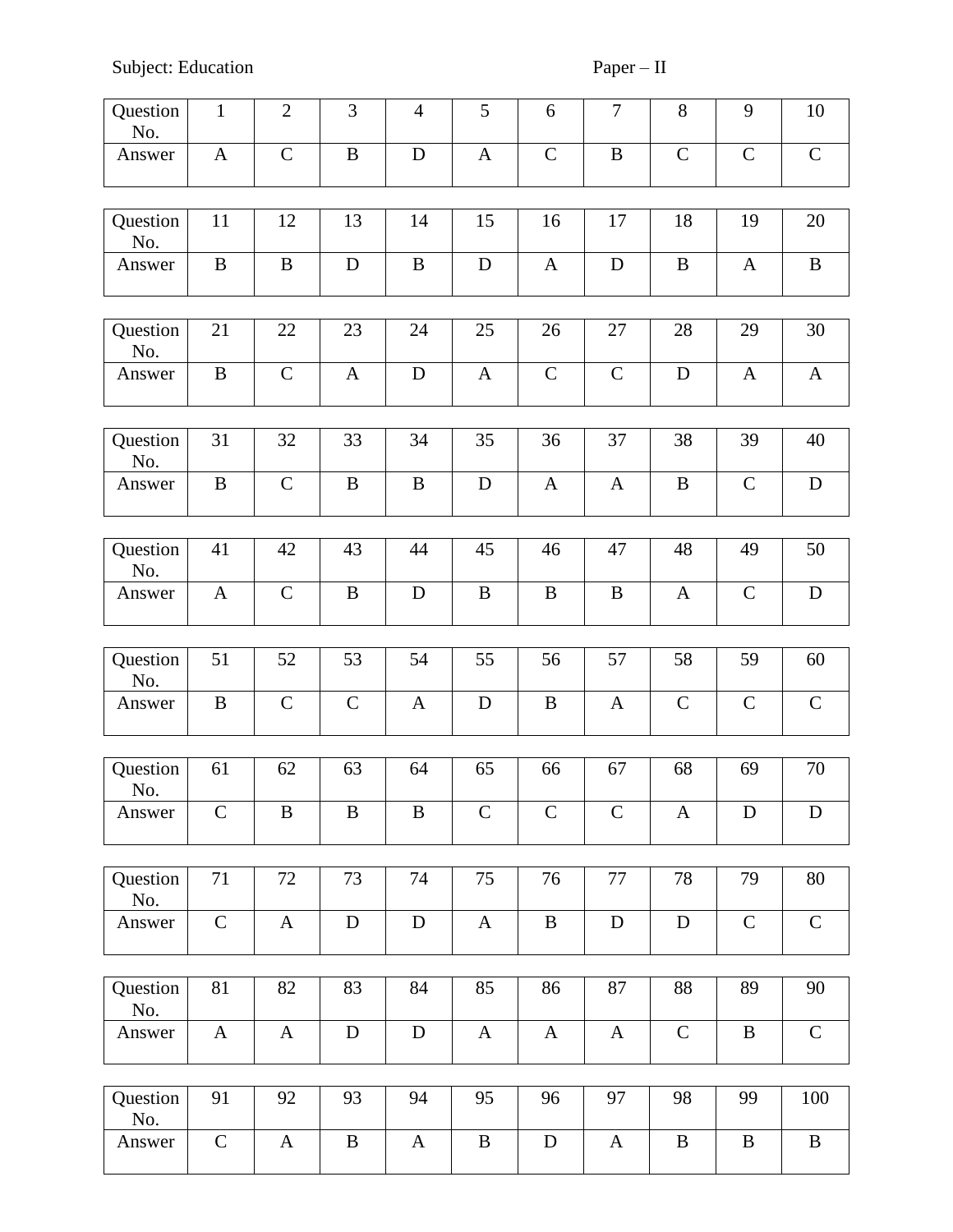Subject: History Paper – II

| Question<br>No. | $\mathbf{1}$ | $\mathfrak{2}$ | 3            | $\overline{4}$ | 5            | 6             | $\tau$       | $8\,$        | 9            | 10           |
|-----------------|--------------|----------------|--------------|----------------|--------------|---------------|--------------|--------------|--------------|--------------|
| Answer          | D            | $\mathbf C$    | $\mathbf{A}$ | B              | B            | $\mathsf{C}$  | $\mathbf{A}$ | $\mathbf{A}$ | $\mathbf{A}$ | $\mathbf C$  |
| Question<br>No. | 11           | 12             | 13           | 14             | 15           | 16            | 17           | 18           | 19           | 20           |
| Answer          | $\mathsf{C}$ | $\mathbf C$    | $\mathbf{A}$ | $\mathsf{C}$   | $\mathbf C$  | $\mathbf D$   | $\mathbf{A}$ | A            | D            | $\mathbf C$  |
|                 |              |                |              |                |              |               |              |              |              |              |
| Question<br>No. | 21           | 22             | 23           | 24             | 25           | 26            | 27           | 28           | 29           | 30           |
| Answer          | $\mathbf{A}$ | $\bf{B}$       | $\mathbf D$  | $\mathbf{A}$   | $\mathbf{A}$ | $\mathcal{C}$ | $\mathbf{A}$ | A            | $\mathbf D$  | $\bf{B}$     |
|                 |              |                |              |                |              |               |              |              |              |              |
| Question<br>No. | 31           | 32             | 33           | 34             | 35           | 36            | 37           | 38           | 39           | 40           |
| Answer          | $\mathbf{A}$ | B              | $\mathbf{A}$ | $\mathbf{A}$   | $\mathbf{A}$ | $\mathbf D$   | $\mathsf{C}$ | $\mathsf{C}$ | $\mathbf{A}$ | $\bf{B}$     |
|                 |              |                |              |                |              |               |              |              |              |              |
| Question<br>No. | 41           | 42             | 43           | 44             | 45           | 46            | 47           | 48           | 49           | 50           |
| Answer          | D            | A              | $\bf{B}$     | $\mathbf{A}$   | $\mathbf C$  | $\mathcal{C}$ | D            | A            | $\mathbf{A}$ | $\bf{B}$     |
|                 |              |                |              |                |              |               |              |              |              |              |
| Question<br>No. | 51           | 52             | 53           | 54             | 55           | 56            | 57           | 58           | 59           | 60           |
| Answer          | A            | A              | $\mathbf C$  | $\mathbf{A}$   | A            | B             | $\bf{B}$     | A            | $\mathbf C$  | $\mathbf{A}$ |
|                 |              |                |              |                |              |               |              |              |              |              |
| Question<br>No. | 61           | 62             | 63           | 64             | 65           | 66            | 67           | 68           | 69           | 70           |
| Answer          | $\mathbf D$  | D              | B            | $\mathbf{A}$   | A            | D             | $\mathbf C$  | D            | B            | $\bf{B}$     |
|                 |              |                |              |                |              |               |              |              |              |              |
| Question<br>No. | 71           | 72             | 73           | 74             | 75           | 76            | 77           | 78           | 79           | 80           |
| Answer          | $\mathbf{A}$ | $\bf{B}$       | $\mathbf{A}$ | $\bf{B}$       | $\bf{B}$     | $\mathbf{A}$  | $\, {\bf B}$ | $\mathbf C$  | $\mathbf D$  | $\mathbf{A}$ |
|                 |              |                |              |                |              |               |              |              |              |              |
| Question<br>No. | 81           | 82             | 83           | 84             | 85           | 86            | 87           | 88           | 89           | 90           |
| Answer          | $\mathbf{A}$ | B              | $\bf{B}$     | $\mathbf C$    | $\mathbf C$  | $\mathbf{A}$  | $\bf{B}$     | $\mathbf{A}$ | D            | $\, {\bf B}$ |
|                 |              |                |              |                |              |               |              |              |              |              |
| Question<br>No. | 91           | 92             | 93           | 94             | 95           | 96            | 97           | 98           | 99           | 100          |
| Answer          | $\bf{B}$     | $\mathsf{C}$   | $\bf{B}$     | $\mathbf{A}$   | $\mathbf D$  | $\mathbf D$   | $\mathbf C$  | $\, {\bf B}$ | D            | $\mathbf C$  |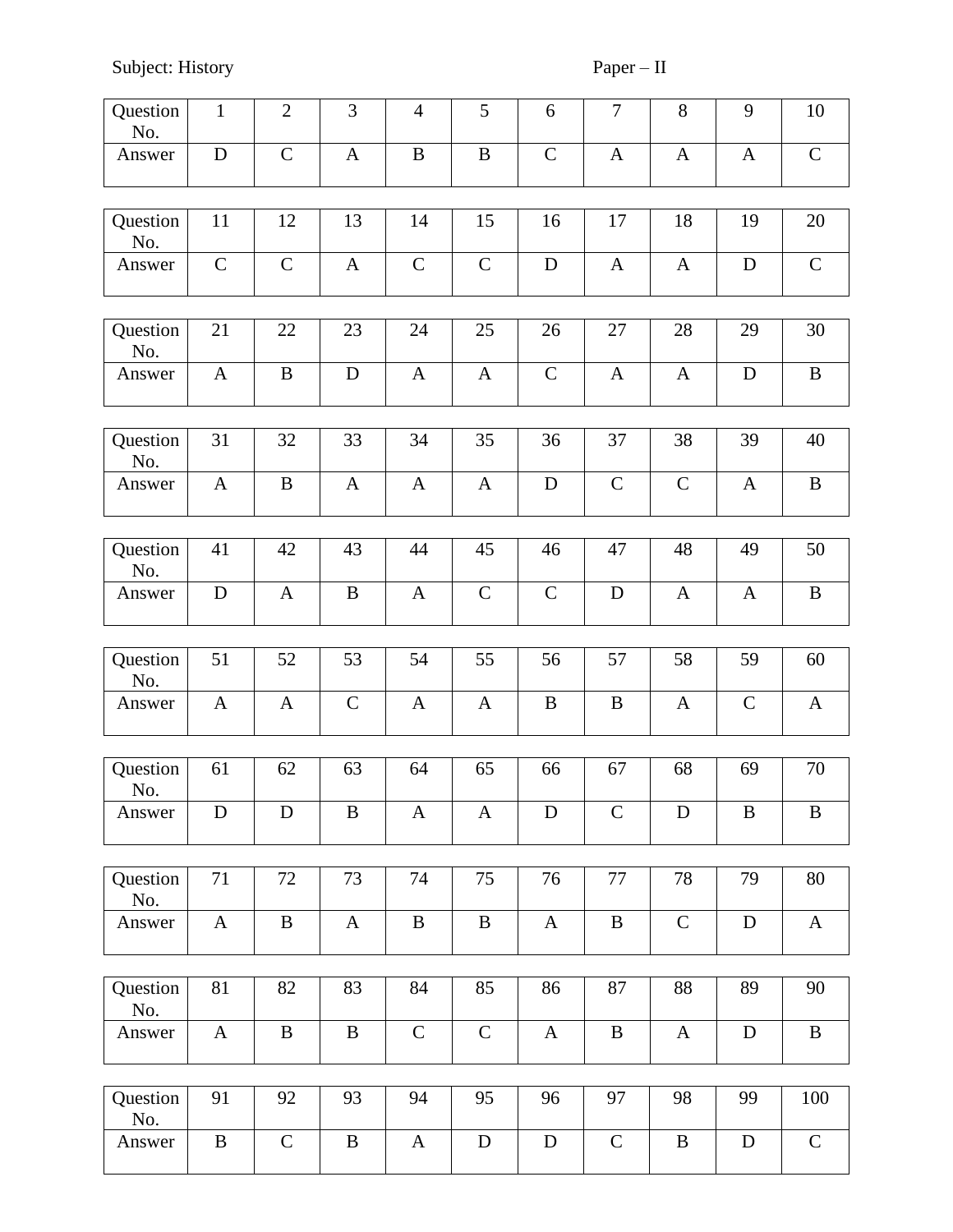Subject: Philosophy Paper – II

| Question<br>No. | $\mathbf{1}$ | $\overline{2}$ | 3            | $\overline{4}$ | 5            | 6            | $\boldsymbol{7}$ | 8            | 9            | 10           |
|-----------------|--------------|----------------|--------------|----------------|--------------|--------------|------------------|--------------|--------------|--------------|
| Answer          | $\, {\bf B}$ | $\mathbf{A}$   | $\bf{B}$     | $\mathbf C$    | D            | D            | $\bf{B}$         | $\mathsf{C}$ | B            | $\mathbf{A}$ |
| Question<br>No. | 11           | 12             | 13           | 14             | 15           | 16           | 17               | 18           | 19           | 20           |
| Answer          | $\mathbf{A}$ | $\mathbf{A}$   | $\mathbf C$  | $\mathbf D$    | $\, {\bf B}$ | $\mathbf C$  | $\mathbf{A}$     | ${\bf D}$    | $\bf{B}$     | $\mathbf{A}$ |
| Question<br>No. | 21           | 22             | 23           | 24             | 25           | 26           | 27               | 28           | 29           | 30           |
| Answer          | $\bf{B}$     | ${\bf D}$      | $\mathbf C$  | $\mathbf{A}$   | $\mathbf{A}$ | $\mathsf{C}$ | $\, {\bf B}$     | $\mathbf D$  | $\mathbf{A}$ | $\mathbf C$  |
| Question<br>No. | 31           | 32             | 33           | 34             | 35           | 36           | 37               | 38           | 39           | 40           |
| Answer          | ${\bf D}$    | $\mathbf C$    | $\, {\bf B}$ | $\mathbf D$    | $\mathbf D$  | $\mathbf C$  | $\, {\bf B}$     | $\mathbf{A}$ | $\bf{B}$     | $\mathbf{A}$ |
| Question<br>No. | 41           | 42             | 43           | 44             | 45           | 46           | 47               | 48           | 49           | 50           |
| Answer          | $\mathbf{A}$ | $\mathbf{A}$   | $\bf{B}$     | D              | B            | $\bf{B}$     | $\mathbf C$      | $\mathbf{A}$ | $\mathbf C$  | $\, {\bf B}$ |
| Question<br>No. | 51           | 52             | 53           | 54             | 55           | 56           | 57               | 58           | 59           | 60           |
| Answer          | $\mathbf{A}$ | $\mathcal{C}$  | $\, {\bf B}$ | $\mathbf{A}$   | $\bf{B}$     | $\bf{B}$     | $\, {\bf B}$     | ${\bf D}$    | A            | ${\bf D}$    |
| Question<br>No. | 61           | 62             | 63           | 64             | 65           | 66           | 67               | 68           | 69           | 70           |
| Answer          | $\mathbf C$  | $\mathbf A$    | D            | $\mathbf{A}$   | D            | $\mathbf C$  | $\mathbf{A}$     | $\mathbf C$  | $\mathbf{A}$ | $\mathbf D$  |
| Question<br>No. | 71           | 72             | 73           | 74             | 75           | 76           | 77               | 78           | 79           | 80           |
| Answer          | ${\bf D}$    | ${\bf D}$      | $\mathbf{A}$ | $\, {\bf B}$   | $\mathbf D$  | $\mathbf C$  | ${\bf D}$        | $\bf{B}$     | $\mathbf{A}$ | $\, {\bf B}$ |
| Question<br>No. | 81           | 82             | 83           | 84             | 85           | 86           | 87               | 88           | 89           | 90           |
| Answer          | $\, {\bf B}$ | $\mathbf{A}$   | $\bf{B}$     | $\mathbf D$    | $\mathbf{A}$ | $\mathbf C$  | $\mathbf C$      | $\mathbf C$  | B            | D            |
| Question        | 91           | 92             | 93           | 94             | 95           | 96           | 97               | 98           | 99           | 100          |
| No.<br>Answer   | $\, {\bf B}$ | ${\bf D}$      | $\mathbf C$  | $\mathbf{A}$   | ${\bf D}$    | $\mathbf C$  | $\mathbf{A}$     | $\, {\bf B}$ | $\bf{B}$     | $\mathbf C$  |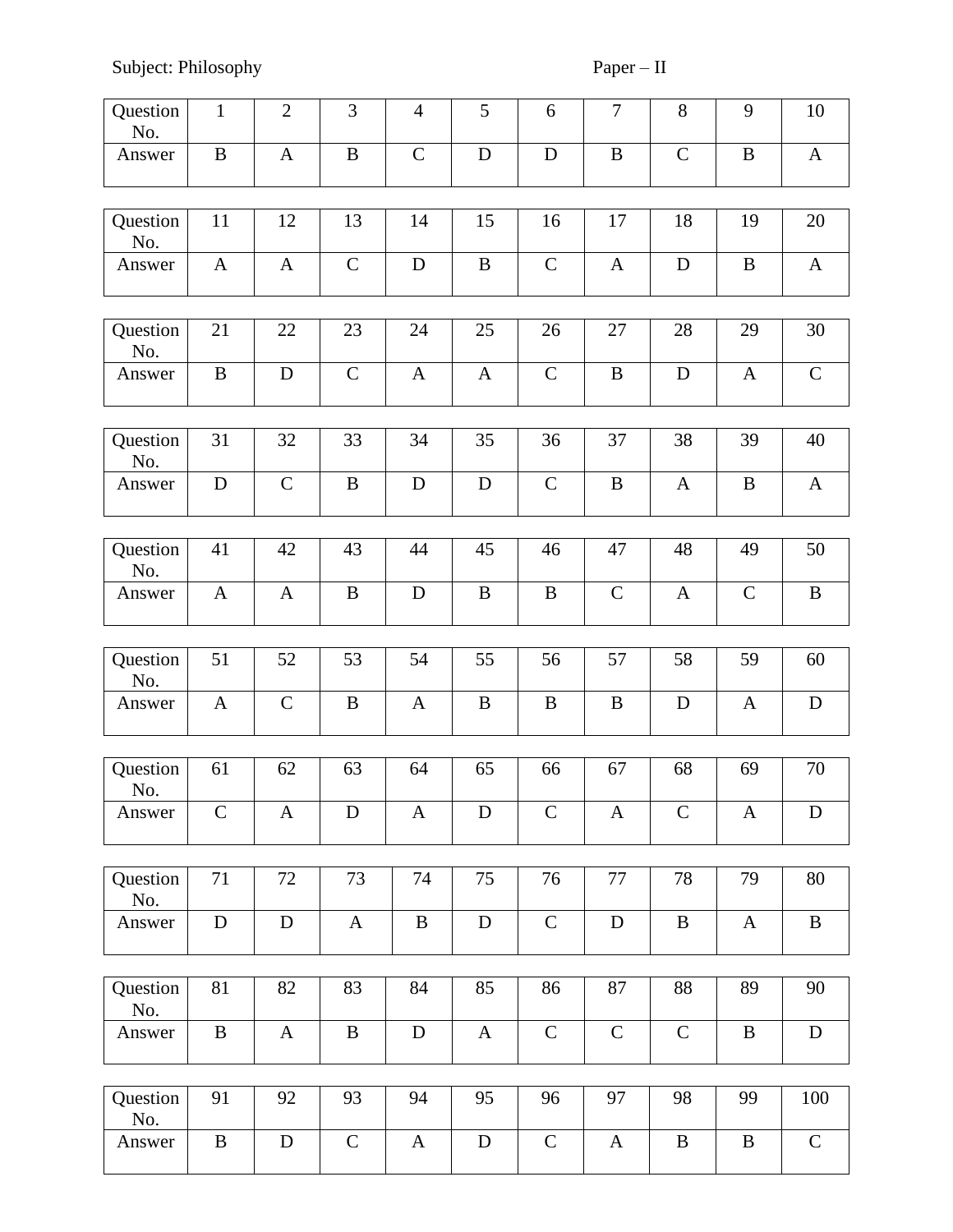Subject: Political Science Paper – II

| Question<br>No. | $\mathbf{1}$  | $\mathfrak{2}$ | 3            | $\overline{4}$ | 5             | 6            | 7             | 8            | 9             | 10           |
|-----------------|---------------|----------------|--------------|----------------|---------------|--------------|---------------|--------------|---------------|--------------|
| Answer          | D             | $\, {\bf B}$   | $\mathbf C$  | $\, {\bf B}$   | $\mathbf D$   | $\mathbf{A}$ | D             | $\mathbf{A}$ | $\mathbf C$   | $\mathbf C$  |
| Question<br>No. | 11            | 12             | 13           | 14             | 15            | 16           | 17            | 18           | 19            | 20           |
| Answer          | $\mathbf D$   | A              | $\mathbf{A}$ | $\mathbf{A}$   | $\mathbf{A}$  | $\mathbf{A}$ | $\, {\bf B}$  | $\mathbf C$  | $\mathcal{C}$ | D            |
| Question<br>No. | 21            | 22             | 23           | 24             | 25            | 26           | 27            | 28           | 29            | 30           |
| Answer          | $\bf{B}$      | $\mathbf C$    | $\mathbf{A}$ | $\mathbf{A}$   | D             | D            | $\mathcal{C}$ | $\mathbf D$  | B             | D            |
| Question<br>No. | 31            | 32             | 33           | 34             | 35            | 36           | 37            | 38           | 39            | 40           |
| Answer          | $\, {\bf B}$  | A              | D            | $\mathbf{A}$   | $\mathbf D$   | $\mathbf{A}$ | $\, {\bf B}$  | $\mathbf{A}$ | $\mathbf D$   | $\, {\bf B}$ |
|                 |               |                |              |                |               |              |               |              |               |              |
| Question<br>No. | 41            | 42             | 43           | 44             | 45            | 46           | 47            | 48           | 49            | 50           |
| Answer          | $\mathbf C$   | $\, {\bf B}$   | $\mathbf{A}$ | D              | $\mathcal{C}$ | $\mathbf{A}$ | $\mathbf{A}$  | $\mathbf D$  | D             | ${\bf D}$    |
| Question        | 51            | 52             | 53           | 54             | 55            | 56           | 57            | 58           | 59            | 60           |
| No.             |               |                |              |                |               |              |               |              |               |              |
| Answer          | $\mathbf{A}$  | D              | $\mathbf C$  | D              | D             | $\mathbf{A}$ | $\mathbf{A}$  | $\mathbf C$  | D             | D            |
| Question        | 61            | 62             | 63           | 64             | 65            | 66           | 67            | 68           | 69            | 70           |
| No.             |               |                |              |                |               |              |               |              |               |              |
| Answer          | $\mathcal{C}$ | $\mathsf{C}$   | $\mathbf D$  | $\mathbf{A}$   | $\mathbf{A}$  | $\mathbf{A}$ | $\bf{B}$      | $\mathbf{A}$ | A             | $\mathbf C$  |
| Question        | 71            | 72             | 73           | 74             | 75            | 76           | 77            | 78           | 79            | 80           |
| No.             |               |                |              |                |               |              |               |              |               |              |
| Answer          | $\mathbf{A}$  | $\mathbf D$    | $\mathbf{A}$ | $\mathbf C$    | $\, {\bf B}$  | $\mathbf{A}$ | $\, {\bf B}$  | $\mathbf D$  | $\mathbf C$   | $\mathbf{A}$ |
| Question        | 81            | 82             | 83           | 84             | 85            | 86           | 87            | 88           | 89            | 90           |
| No.             |               |                |              |                |               |              |               |              |               |              |
| Answer          | $\mathbf D$   | $\mathbf D$    | $\mathbf{A}$ | $\mathbf D$    | ${\bf D}$     | D            | $\mathbf C$   | $\bf{B}$     | $\mathbf{A}$  | $\mathbf C$  |
| Question        | 91            | 92             | 93           | 94             | 95            | 96           | 97            | 98           | 99            | 100          |
| No.             |               |                |              |                |               |              |               |              |               |              |
| Answer          | ${\bf D}$     | $\mathbf{A}$   | $\mathbf D$  | $\mathbf{A}$   | $\mathbf C$   | $\mathbf{A}$ | $\mathbf C$   | $\mathbf{A}$ | $\mathbf C$   | $\bf{B}$     |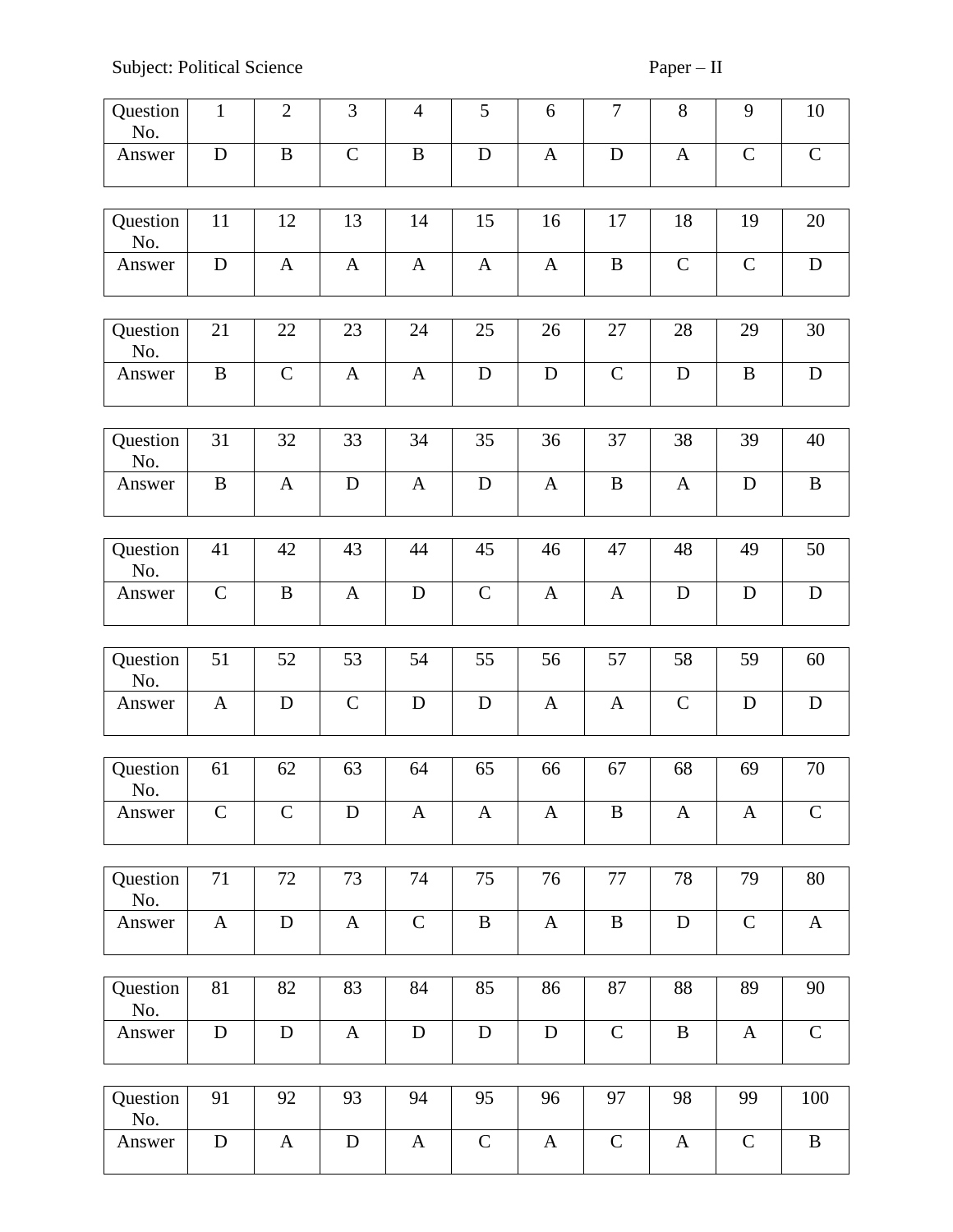Subject: Geography Paper – II

| Question<br>No. | $\mathbf{1}$ | $\overline{2}$ | 3            | $\overline{4}$ | 5            | 6            | $\tau$        | 8            | 9             | 10           |
|-----------------|--------------|----------------|--------------|----------------|--------------|--------------|---------------|--------------|---------------|--------------|
| Answer          | $\bf{B}$     | D              | $\, {\bf B}$ | $\mathbf D$    | $\bf{B}$     | $\bf{B}$     | $\bf{B}$      | $\mathbf{A}$ | $\mathbf{A}$  | D            |
| Question<br>No. | 11           | 12             | 13           | 14             | 15           | 16           | 17            | 18           | 19            | 20           |
| Answer          | $\mathbf{A}$ | $\mathbf{A}$   | $\mathbf C$  | $\mathbf{A}$   | $\mathbf D$  | $\mathbf D$  | $\mathbf C$   | $\mathbf{A}$ | D             | ${\bf D}$    |
| Question        | 21           | 22             | 23           | 24             | 25           | 26           | 27            | 28           | 29            | 30           |
| No.             |              |                |              |                |              |              |               |              |               |              |
| Answer          | $\mathbf D$  | $\mathcal{C}$  | $\, {\bf B}$ | $\mathbf C$    | $\, {\bf B}$ | $\mathbf D$  | $\mathbf C$   | $\mathbf{A}$ | $\mathbf C$   | $\mathbf C$  |
| Question<br>No. | 31           | 32             | 33           | 34             | 35           | 36           | 37            | 38           | 39            | 40           |
| Answer          | $\mathbf{A}$ | $\bf{B}$       | $\, {\bf B}$ | $\mathbf D$    | $\bf{B}$     | $\, {\bf B}$ | $\, {\bf B}$  | $\mathbf C$  | D             | $\mathbf C$  |
| Question        | 41           | 42             | 43           | 44             | 45           | 46           | 47            | 48           | 49            | 50           |
| No.             |              |                |              |                |              |              |               |              |               |              |
| Answer          | $\mathbf D$  | $\mathbf C$    | $\mathbf{A}$ | $\bf{B}$       | $\mathbf C$  | $\bf{B}$     | $\mathcal{C}$ | B            | $\mathcal{C}$ | $\mathbf D$  |
| Question        | 51           | 52             | 53           | 54             | 55           | 56           | 57            | 58           | 59            | 60           |
| No.             |              |                |              |                |              |              |               |              |               |              |
| Answer          | $\bf{B}$     | $\mathbf C$    | $\mathbf C$  | $\bf{B}$       | D            | D            | $\mathbf C$   | $\bf{B}$     | $\mathbf C$   | $\mathbf C$  |
|                 |              |                |              |                |              |              |               |              |               |              |
| Question<br>No. | 61           | 62             | 63           | 64             | 65           | 66           | 67            | 68           | 69            | 70           |
| Answer          | D            | $\, {\bf B}$   | $\mathbf{A}$ | $\mathbf C$    | $\bf{B}$     | $\mathbf{A}$ | $\mathbf D$   | $\bf{B}$     | $\bf{B}$      | $\, {\bf B}$ |
|                 |              |                |              |                |              |              |               |              |               |              |
| Question<br>No. | 71           | 72             | 73           | 74             | 75           | 76           | 77            | 78           | 79            | 80           |
| Answer          | $\mathbf{A}$ | $\mathbf{A}$   | $\mathbf C$  | $\mathbf C$    | $\, {\bf B}$ | $\mathbf D$  | $\mathbf{A}$  | $\mathbf{A}$ | $\mathbf D$   | $\mathbf{A}$ |
|                 |              |                |              |                |              |              |               |              |               |              |
| Question<br>No. | 81           | 82             | 83           | 84             | 85           | 86           | 87            | 88           | 89            | 90           |
| Answer          | $\, {\bf B}$ | $\mathcal{C}$  | $\mathbf C$  | $\mathbf{A}$   | $\mathbf{A}$ | $\mathbf C$  | $\, {\bf B}$  | D            | B             | $\bf{B}$     |
|                 |              |                |              |                |              |              |               |              |               |              |
| Question<br>No. | 91           | 92             | 93           | 94             | 95           | 96           | 97            | 98           | 99            | 100          |
| Answer          | $\mathbf C$  | $\, {\bf B}$   | ${\bf D}$    | $\, {\bf B}$   | $\mathbf C$  | $\mathbf{A}$ | $\mathbf C$   | $\mathbf{A}$ | $\mathbf C$   | $\mathbf C$  |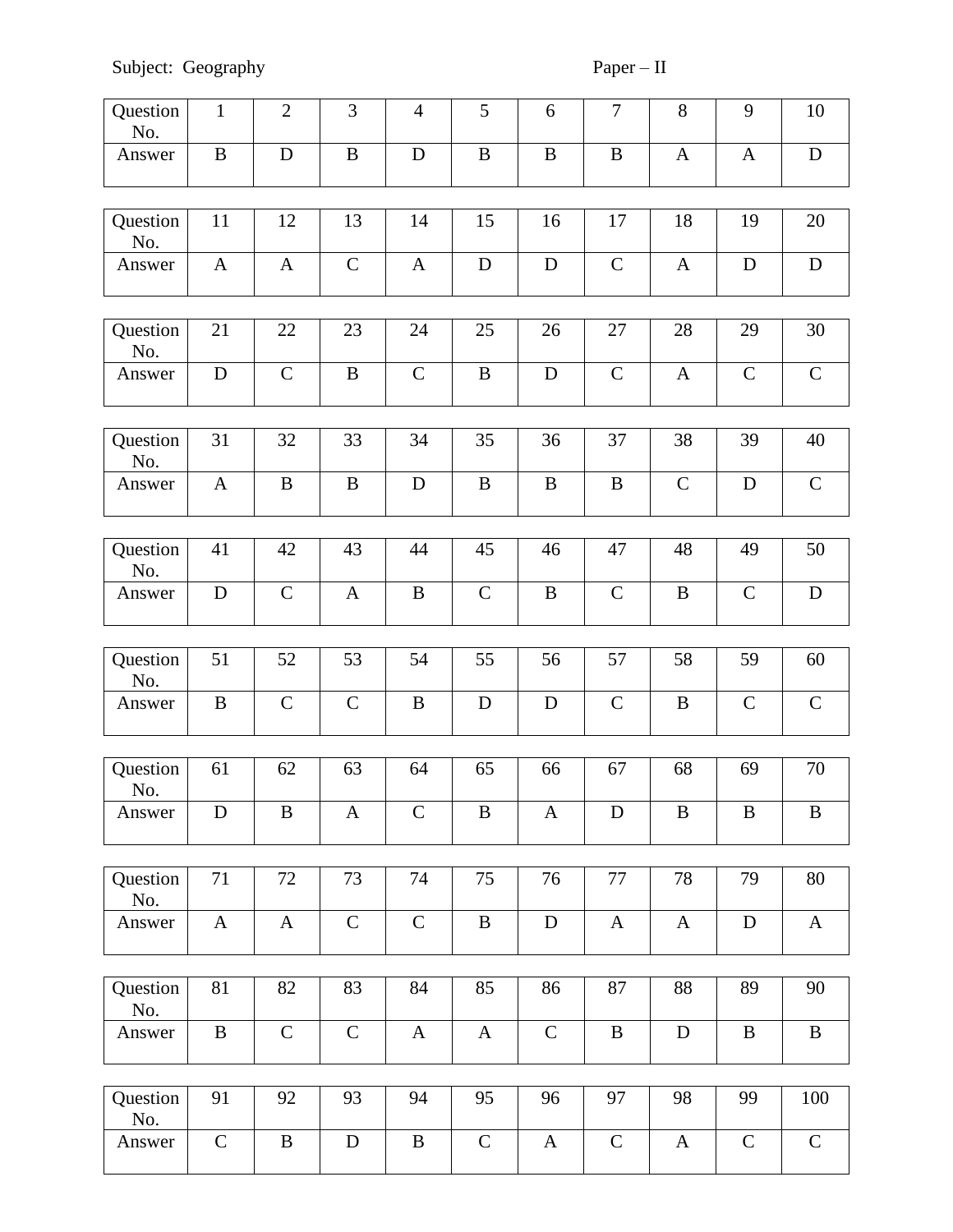| Question<br>No. | $\mathbf{1}$ | $\mathbf{2}$  | 3            | $\overline{4}$ | 5                | 6             | $\tau$        | $8\,$        | 9             | 10           |
|-----------------|--------------|---------------|--------------|----------------|------------------|---------------|---------------|--------------|---------------|--------------|
| Answer          | $\mathbf D$  | $\, {\bf B}$  | A            | $\, {\bf B}$   | $\mathbf{A}$     | $\mathsf{C}$  | D             | $\, {\bf B}$ | $\bf{B}$      | $\, {\bf B}$ |
| Question<br>No. | 11           | 12            | 13           | 14             | 15               | 16            | 17            | 18           | 19            | 20           |
| Answer          | $\bf{B}$     | $\mathbf{A}$  | $\mathbf C$  | $\mathbf C$    | $\mathbf{A}$     | B             | $\mathbf C$   | $\mathbf C$  | D             | $\mathbf C$  |
| Question<br>No. | 21           | 22            | 23           | 24             | 25               | 26            | $27\,$        | 28           | 29            | 30           |
| Answer          | $\bf{B}$     | $\mathcal{C}$ | $\mathbf C$  | $\mathbf D$    | $\mathbf C$      | $\mathbf{A}$  | $\bf{B}$      | $\mathbf C$  | $\mathbf C$   | $\mathbf C$  |
| Question<br>No. | 31           | 32            | 33           | 34             | 35               | 36            | 37            | 38           | 39            | 40           |
| Answer          | $\bf{B}$     | B             | $\bf{B}$     | $\mathbf C$    | $\mathbf C$      | $\mathbf{A}$  | $\mathbf{A}$  | D            | $\mathbf{A}$  | $\, {\bf B}$ |
| Question        | 41           | 42            | 43           | 44             | 45               | 46            | 47            | 48           | 49            | 50           |
| No.             |              |               |              |                |                  |               |               |              |               |              |
| Answer          | $\bf{B}$     | $\mathbf{A}$  | $\mathbf D$  | $\mathsf{C}$   | A                | $\mathbf{A}$  | $\, {\bf B}$  | $\mathbf{A}$ | D             | $\mathbf{A}$ |
| Question        | 51           | 52            | 53           | 54             | 55               | 56            | 57            | 58           | 59            | 60           |
| No.             |              |               |              |                |                  |               |               |              |               |              |
| Answer          | $\mathbf C$  | D             | $\bf{B}$     | D              | A                | D             | A             | $\mathbf C$  | $\mathbf C$   | B            |
| Question        | 61           | 62            | 63           | 64             | 65               | 66            | 67            | 68           | 69            | 70           |
| No.             |              |               |              |                |                  |               |               |              |               |              |
| Answer          | $\mathbf C$  | A             | $\mathbf C$  | $\mathbf{A}$   | $\boldsymbol{B}$ | B             | $\mathcal{C}$ | $\mathbf C$  | $\mathcal{C}$ | $\mathsf{C}$ |
| Question        | 71           | 72            | 73           | 74             | 75               | 76            | 77            | 78           | 79            | 80           |
| No.             |              |               |              |                |                  |               |               |              |               |              |
| Answer          | $\mathbf D$  | $\mathbf D$   | $\mathbf{A}$ | D              | $\mathbf C$      | $\bf{B}$      | $\mathbf C$   | D            | $\bf{B}$      | $\mathbf{A}$ |
| Question        | 81           | 82            | 83           | 84             | 85               | 86            | 87            | 88           | 89            | 90           |
| No.             |              |               |              |                |                  |               |               |              |               |              |
| Answer          | $\mathbf C$  | $\bf{B}$      | $\mathbf D$  | $\mathbf C$    | $\mathbf{A}$     | $\mathbf{A}$  | $\, {\bf B}$  | $\bf{B}$     | $\mathcal{C}$ | $\mathbf C$  |
| Question        | 91           | 92            | 93           | 94             | 95               | 96            | 97            | 98           | 99            | 100          |
| No.             |              |               |              |                |                  |               |               |              |               |              |
| Answer          | D            | $\mathbf{A}$  | $\, {\bf B}$ | D              | $\bf{B}$         | $\mathcal{C}$ | D             | D            | B             | $\mathbf{A}$ |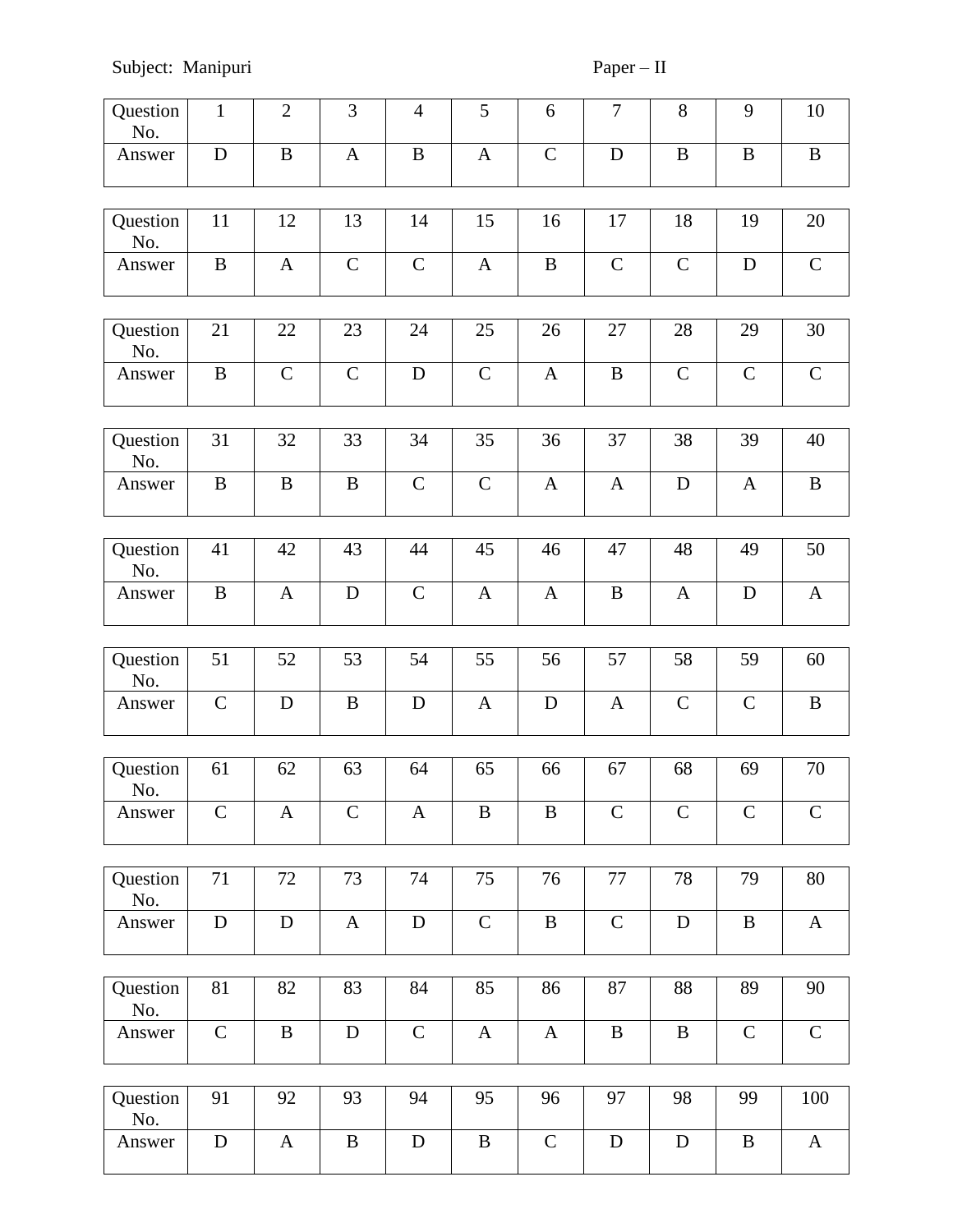Subject: Bodo Paper – II

| Question<br>No. | $\mathbf{1}$ | $\mathbf{2}$  | 3            | $\overline{4}$ | 5            | 6            | $\tau$       | 8            | 9             | 10           |
|-----------------|--------------|---------------|--------------|----------------|--------------|--------------|--------------|--------------|---------------|--------------|
| Answer          | $\mathbf C$  | $\mathcal{C}$ | $\, {\bf B}$ | $\mathbf{A}$   | ${\bf D}$    | $\mathbf D$  | $\mathbf{A}$ | $\mathbf{A}$ | $\mathsf{C}$  | $\mathbf C$  |
| Question<br>No. | 11           | 12            | 13           | 14             | 15           | 16           | 17           | 18           | 19            | 20           |
| Answer          | ${\bf D}$    | $\bf{B}$      | $\mathbf{A}$ | ${\bf D}$      | $\, {\bf B}$ | D            | $\, {\bf B}$ | ${\bf C}$    | $\mathbf{A}$  | $\mathbf{A}$ |
| Question<br>No. | 21           | 22            | 23           | 24             | 25           | 26           | 27           | 28           | 29            | 30           |
| Answer          | $\mathbf D$  | $\mathbf D$   | $\mathsf{C}$ | $\mathbf{A}$   | $\mathbf C$  | $\mathbf C$  | $\mathbf{A}$ | $\mathbf{A}$ | $\mathbf{A}$  | $\mathbf{A}$ |
| Question<br>No. | 31           | 32            | 33           | 34             | 35           | 36           | 37           | 38           | 39            | 40           |
| Answer          | $\mathbf{A}$ | $\mathcal{C}$ | $\, {\bf B}$ | ${\bf D}$      | $\mathbf C$  | $\, {\bf B}$ | ${\bf D}$    | $\, {\bf B}$ | $\, {\bf B}$  | ${\bf D}$    |
| Question<br>No. | 41           | 42            | 43           | 44             | 45           | 46           | 47           | 48           | 49            | 50           |
| Answer          | $\mathbf C$  | $\mathcal{C}$ | ${\bf D}$    | $\mathbf C$    | $\mathbf{A}$ | $\, {\bf B}$ | ${\bf D}$    | $\mathbf{A}$ | $\mathbf C$   | $\mathbf{A}$ |
|                 |              |               |              |                |              |              |              |              |               |              |
| Question<br>No. | 51           | 52            | 53           | 54             | 55           | 56           | 57           | 58           | 59            | 60           |
| Answer          | $\, {\bf B}$ | $\mathcal{C}$ | $\mathbf C$  | $\bf{B}$       | $\mathbf{A}$ | $\mathbf C$  | $\, {\bf B}$ | $\mathbf D$  | $\mathcal{C}$ | $\, {\bf B}$ |
|                 |              |               |              |                |              |              |              |              |               |              |
| Question<br>No. | 61           | 62            | 63           | 64             | 65           | 66           | 67           | 68           | 69            | 70           |
| Answer          | $\mathbf{A}$ | $\mathbf C$   | $\mathbf{A}$ | $\mathbf C$    | $\mathbf D$  | $\mathsf{C}$ | $\mathbf C$  | B            | A             | D            |
|                 |              |               |              |                |              |              |              |              |               |              |
| Question<br>No. | 71           | 72            | 73           | 74             | 75           | 76           | 77           | 78           | 79            | 80           |
| Answer          | $\mathbf{A}$ | $\mathbf C$   | ${\bf D}$    | $\mathbf{A}$   | $\mathbf C$  | D            | $\mathbf C$  | $\bf{B}$     | $\mathbf{A}$  | $\, {\bf B}$ |
|                 |              |               |              |                |              |              |              |              |               |              |
| Question<br>No. | 81           | 82            | 83           | 84             | 85           | 86           | 87           | 88           | 89            | 90           |
| Answer          | $\mathbf{A}$ | $\mathbf{A}$  | $\mathbf C$  | $\mathbf D$    | $\bf{B}$     | D            | $\mathbf D$  | $\mathbf{A}$ | $\mathbf C$   | $\mathbf C$  |
|                 |              |               |              |                |              |              |              |              |               |              |
| Question<br>No. | 91           | 92            | 93           | 94             | 95           | 96           | 97           | 98           | 99            | 100          |
| Answer          | $\mathbf{A}$ | $\, {\bf B}$  | $\mathbf{A}$ | ${\bf D}$      | $\mathbf{A}$ | $\mathbf{A}$ | $\, {\bf B}$ | ${\bf D}$    | $\mathbf{A}$  | $\, {\bf B}$ |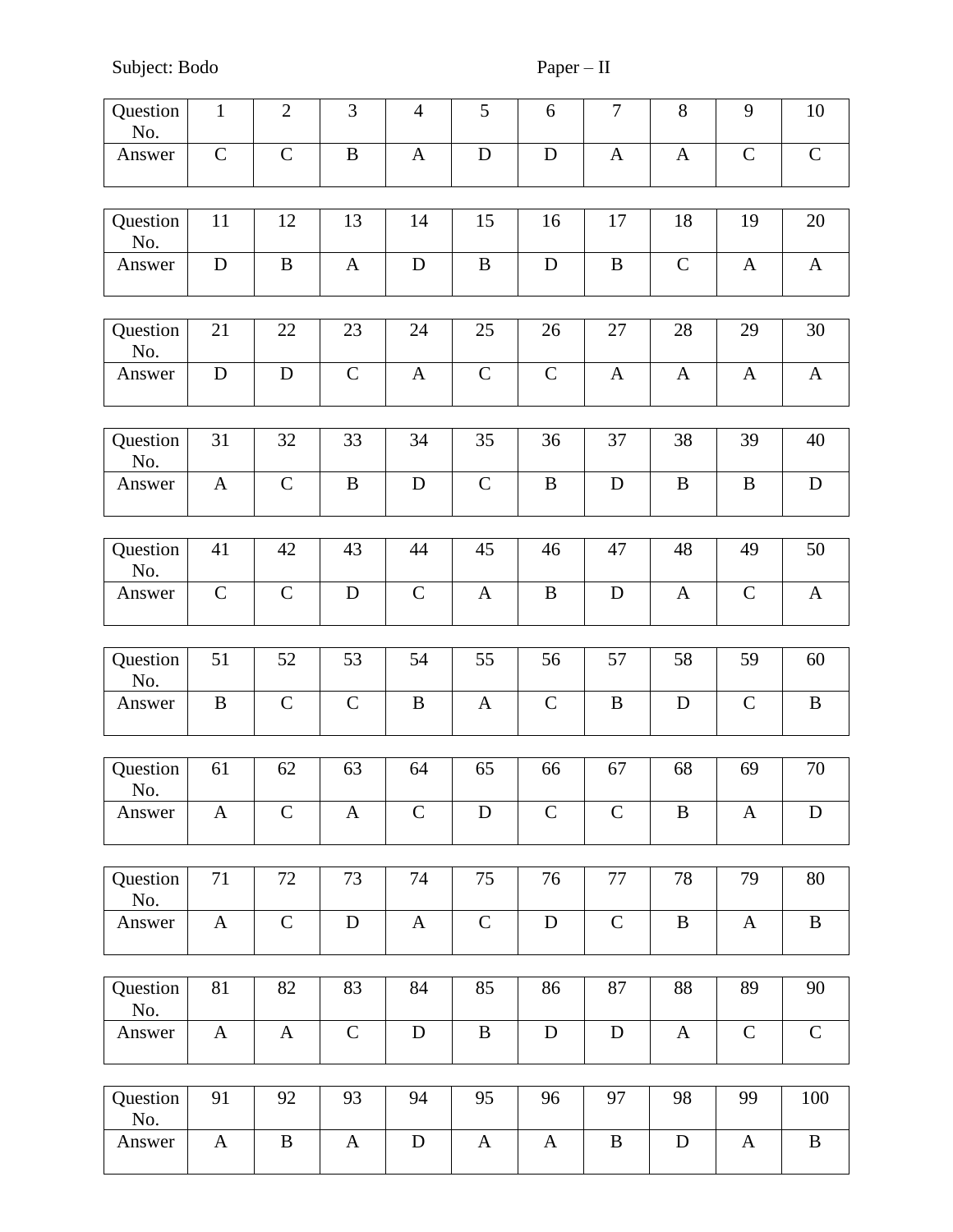Subject: Bengali Paper – II

| Question<br>No. | $\mathbf{1}$  | $\overline{2}$ | 3            | $\overline{4}$ | 5            | 6            | $\overline{7}$ | $8\,$        | 9             | 10           |
|-----------------|---------------|----------------|--------------|----------------|--------------|--------------|----------------|--------------|---------------|--------------|
| Answer          | $\, {\bf B}$  | D              | $\mathbf C$  | $\mathbf{A}$   | $\mathbf C$  | D            | $\bf{B}$       | $\bf{B}$     | $\mathbf{A}$  | ${\bf D}$    |
| Question<br>No. | 11            | 12             | 13           | 14             | 15           | 16           | 17             | 18           | 19            | 20           |
| Answer          | $\mathbf{A}$  | $\mathbf D$    | $\bf{B}$     | $\mathbf D$    | $\mathbf C$  | ${\bf D}$    | $\bf{B}$       | $\, {\bf B}$ | $\mathbf D$   | $\, {\bf B}$ |
|                 |               |                |              |                |              |              |                |              |               |              |
| Question<br>No. | 21            | 22             | 23           | 24             | 25           | 26           | 27             | 28           | 29            | 30           |
| Answer          | $\mathbf{A}$  | $\mathbf D$    | D            | $\mathbf{A}$   | $\, {\bf B}$ | $\mathsf{C}$ | $\mathbf D$    | $\bf{B}$     | $\mathbf{A}$  | ${\bf D}$    |
| Question        | 31            | 32             | 33           | 34             | 35           | 36           | 37             | 38           | 39            | 40           |
| No.             |               |                |              |                |              |              |                |              |               |              |
| Answer          | $\mathcal{C}$ | $\mathbf C$    | $\mathbf D$  | $\mathbf D$    | $\mathbf D$  | $\bf{B}$     | $\mathbf{A}$   | ${\bf D}$    | $\mathbf{A}$  | $\mathbf B$  |
|                 |               |                |              |                |              |              |                |              |               |              |
| Question<br>No. | 41            | 42             | 43           | 44             | 45           | 46           | 47             | 48           | 49            | 50           |
| Answer          | $\bf{B}$      | B              | D            | $\bf{B}$       | $\mathbf C$  | $\bf{B}$     | $\mathbf{A}$   | A            | B             | $\mathbf{A}$ |
|                 |               |                |              |                |              |              |                |              |               |              |
| Question<br>No. | 51            | 52             | 53           | 54             | 55           | 56           | 57             | 58           | 59            | 60           |
| Answer          | $\bf{B}$      | $\mathbf C$    | $\bf{B}$     | D              | $\mathbf D$  | $\mathbf{A}$ | A              | $\mathbf C$  | $\mathbf C$   | $\mathbf C$  |
|                 |               |                |              |                |              |              |                |              |               |              |
| Question<br>No. | 61            | 62             | 63           | 64             | 65           | 66           | 67             | 68           | 69            | 70           |
| Answer          | D             | B              | $\mathbf{A}$ | $\mathbf C$    | $\mathbf C$  | D            | $\mathbf{A}$   | D            | $\mathcal{C}$ | $\bf{B}$     |
|                 |               |                |              |                |              |              |                |              |               |              |
| Question<br>No. | 71            | 72             | 73           | 74             | 75           | 76           | 77             | 78           | 79            | 80           |
| Answer          | $\, {\bf B}$  | $\mathbf C$    | $\mathbf{A}$ | ${\bf D}$      | $\bf{B}$     | $\mathbf D$  | $\mathbf C$    | ${\bf D}$    | $\mathbf{A}$  | $\mathbf C$  |
|                 |               |                |              |                |              |              |                |              |               |              |
| Question<br>No. | 81            | 82             | 83           | 84             | 85           | 86           | 87             | 88           | 89            | 90           |
| Answer          | $\mathbf D$   | $\mathbf{A}$   | $\bf{B}$     | $\mathbf C$    | $\mathbf{A}$ | B            | $\mathbf{A}$   | $\bf{B}$     | $\mathsf{C}$  | $\mathbf{A}$ |
|                 |               |                |              |                |              |              |                |              |               |              |
| Question<br>No. | 91            | 92             | 93           | 94             | 95           | 96           | 97             | 98           | 99            | 100          |
| Answer          | ${\bf D}$     | $\bf{B}$       | ${\bf D}$    | $\mathbf{A}$   | $\mathsf{C}$ | $\mathbf D$  | $\mathbf{A}$   | $\mathbf C$  | $\mathbf C$   | $\mathbf{A}$ |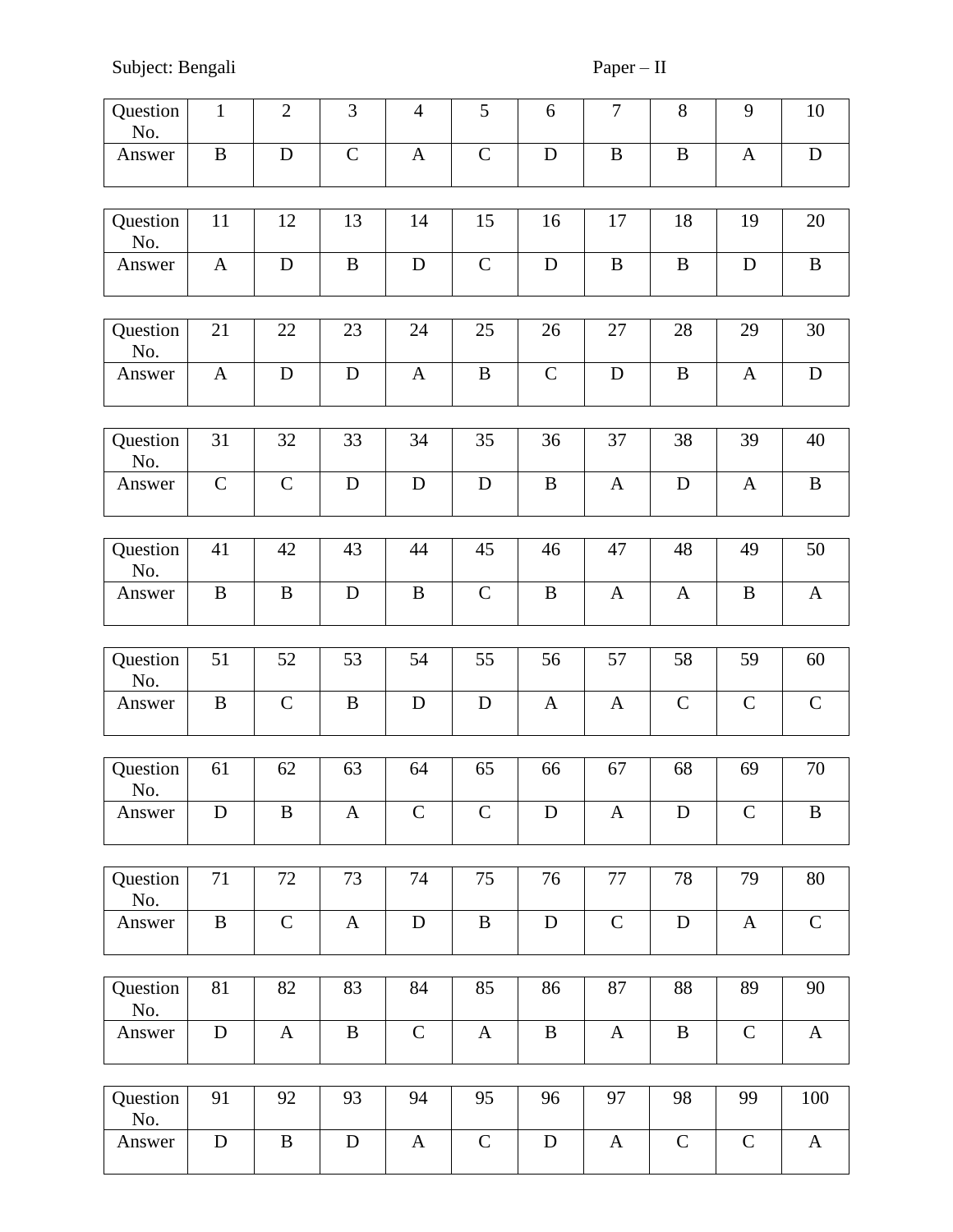Subject: Hindi Paper – II

| Question<br>No. | $\mathbf{1}$ | $\overline{2}$ | 3            | $\overline{4}$ | 5            | 6             | $\tau$       | $8\,$        | 9            | 10           |
|-----------------|--------------|----------------|--------------|----------------|--------------|---------------|--------------|--------------|--------------|--------------|
| Answer          | $\bf{B}$     | $\mathbf{A}$   | $\mathbf{A}$ | $\mathbf C$    | $\bf{B}$     | $\mathbf{A}$  | $\mathbf C$  | $\mathbf C$  | $\bf{B}$     | $\mathbf{A}$ |
| Question<br>No. | 11           | 12             | 13           | 14             | 15           | 16            | 17           | 18           | 19           | 20           |
| Answer          | $\mathbf C$  | $\mathbf D$    | $\mathbf D$  | ${\bf D}$      | $\mathbf{A}$ | $\mathbf C$   | $\mathbf C$  | $\mathbf D$  | $\mathbf{A}$ | ${\bf D}$    |
|                 |              |                |              |                |              |               |              |              |              |              |
| Question<br>No. | 21           | 22             | 23           | 24             | 25           | 26            | 27           | 28           | 29           | 30           |
| Answer          | $\mathbf{B}$ | B              | $\mathsf{C}$ | $\, {\bf B}$   | $\mathbf D$  | $\mathcal{C}$ | D            | $\mathbf{A}$ | $\mathbf{A}$ | $\bf{B}$     |
|                 |              |                |              |                |              |               |              |              |              |              |
| Question<br>No. | 31           | 32             | 33           | 34             | 35           | 36            | 37           | 38           | 39           | 40           |
| Answer          | $\mathbf{A}$ | $\mathbf{A}$   | $\, {\bf B}$ | ${\bf D}$      | $\bf{B}$     | $\mathcal{C}$ | $\bf{B}$     | D            | $\mathbf{A}$ | $\bf{B}$     |
|                 |              |                |              |                |              |               |              |              |              |              |
| Question<br>No. | 41           | 42             | 43           | 44             | 45           | 46            | 47           | 48           | 49           | 50           |
| Answer          | $\mathsf{C}$ | A              | $\mathbf C$  | $\mathsf{C}$   | B            | B             | $\bf{B}$     | D            | $\mathbf{A}$ | $\mathbf D$  |
|                 |              |                |              |                |              |               |              |              |              |              |
| Question<br>No. | 51           | 52             | 53           | 54             | 55           | 56            | 57           | 58           | 59           | 60           |
| Answer          | A            | $\mathbf C$    | $\bf{B}$     | $\, {\bf B}$   | D            | B             | $\mathbf C$  | A            | $\mathbf C$  | $\mathbf{A}$ |
|                 |              |                |              |                |              |               |              |              |              |              |
| Question<br>No. | 61           | 62             | 63           | 64             | 65           | 66            | 67           | 68           | 69           | 70           |
| Answer          | D            | D              | B            | $\mathsf{C}$   | D            | $\mathbf{A}$  | $\mathbf C$  | $\mathbf C$  | B            | $\bf{B}$     |
|                 |              |                |              |                |              |               |              |              |              |              |
| Question<br>No. | 71           | 72             | 73           | 74             | 75           | 76            | 77           | 78           | 79           | 80           |
| Answer          | $\mathbf C$  | $\mathbf{A}$   | $\mathbf D$  | $\mathbf C$    | $\mathbf{A}$ | $\, {\bf B}$  | $\, {\bf B}$ | ${\bf D}$    | $\mathbf{A}$ | $\bf{B}$     |
|                 |              |                |              |                |              |               |              |              |              |              |
| Question<br>No. | 81           | 82             | 83           | 84             | 85           | 86            | 87           | 88           | 89           | 90           |
| Answer          | $\mathbf{B}$ | B              | $\mathbf C$  | $\mathbf D$    | $\mathbf{A}$ | B             | $\mathbf{A}$ | $\bf{B}$     | $\mathbf C$  | $\mathbf{A}$ |
|                 |              |                |              |                |              |               |              |              |              |              |
| Question<br>No. | 91           | 92             | 93           | 94             | 95           | 96            | 97           | 98           | 99           | 100          |
| Answer          | $\mathbf{A}$ | A              | ${\bf D}$    | $\mathbf{A}$   | $\mathbf D$  | $\mathbf C$   | $\bf{B}$     | $\bf{B}$     | A            | $\bf{B}$     |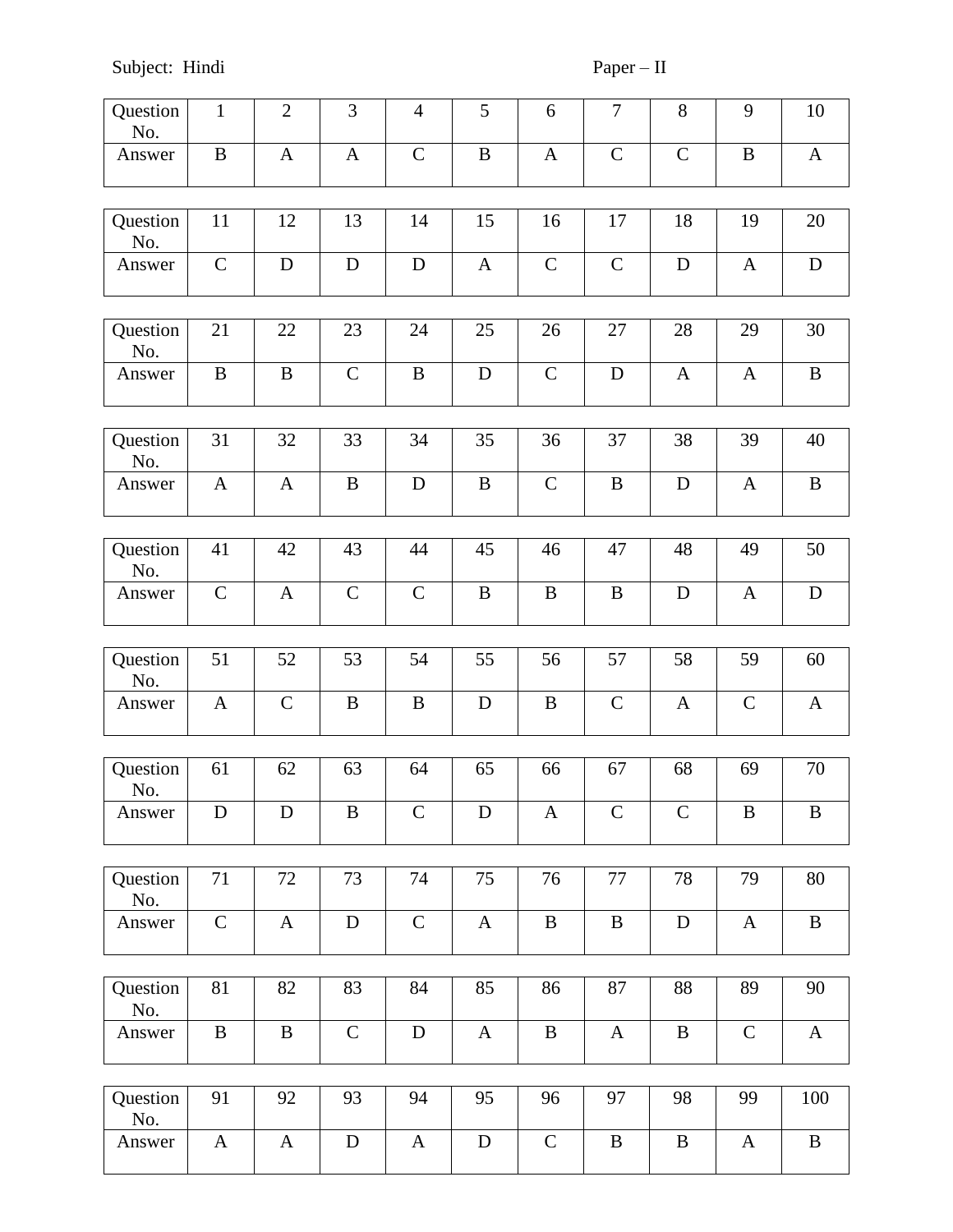| Question<br>No. | $\mathbf{1}$ | $\overline{2}$ | 3            | $\overline{4}$ | 5             | 6            | $\tau$        | 8            | 9             | 10           |
|-----------------|--------------|----------------|--------------|----------------|---------------|--------------|---------------|--------------|---------------|--------------|
| Answer          | $\mathbf{A}$ | $\bf{B}$       | $\mathbf C$  | D              | $\, {\bf B}$  | D            | $\mathcal{C}$ | $\, {\bf B}$ | $\bf{B}$      | $\mathbf C$  |
| Question<br>No. | 11           | 12             | 13           | 14             | 15            | 16           | 17            | 18           | 19            | 20           |
| Answer          | $\mathbf{A}$ | $\bf{B}$       | $\mathbf C$  | $\mathbf{A}$   | $\mathbf C$   | $\mathbf{A}$ | $\mathbf D$   | $\mathbf{A}$ | $\, {\bf B}$  | $\mathbf C$  |
| Question<br>No. | 21           | 22             | 23           | 24             | 25            | 26           | 27            | 28           | 29            | 30           |
| Answer          | $\bf{B}$     | $\mathbf{A}$   | $\bf{B}$     | $\bf{B}$       | D             | B            | $\, {\bf B}$  | B            | $\mathbf C$   | $\mathbf{A}$ |
| Question<br>No. | 31           | 32             | 33           | 34             | 35            | 36           | 37            | 38           | 39            | 40           |
| Answer          | ${\bf D}$    | $\mathbf{A}$   | $\mathbf C$  | D              | $\, {\bf B}$  | D            | $\, {\bf B}$  | $\mathbf C$  | $\, {\bf B}$  | $\mathbf C$  |
| Question        | 41           | 42             | 43           | 44             | 45            | 46           | 47            | 48           | 49            | 50           |
| No.             |              |                |              |                |               |              |               |              |               |              |
| Answer          | D            | $\mathbf C$    | $\, {\bf B}$ | $\mathbf{A}$   | $\bf{B}$      | $\mathsf{C}$ | $\, {\bf B}$  | $\mathbf C$  | $\mathbf{A}$  | $\, {\bf B}$ |
| Question        | 51           | 52             | 53           | 54             | 55            | 56           | 57            | 58           | 59            | 60           |
| No.             |              |                |              |                |               |              |               |              |               |              |
| Answer          | $\mathbf C$  | $\mathbf{A}$   | $\mathsf{C}$ | $\mathbf{A}$   | D             | $\bf{B}$     | $\mathbf D$   | $\mathbf C$  | D             | $\mathbf{A}$ |
| Question<br>No. | 61           | 62             | 63           | 64             | 65            | 66           | 67            | 68           | 69            | 70           |
| Answer          | D            | A              | $\mathbf C$  | $\mathbf{A}$   | B             | $\mathsf{C}$ | $\mathbf{A}$  | $\mathsf{C}$ | $\bf{B}$      | $\mathbf{A}$ |
| Question        | 71           | 72             | 73           | 74             | 75            | 76           | 77            | 78           | 79            | 80           |
| No.             |              |                |              |                |               |              |               |              |               |              |
| Answer          | $\, {\bf B}$ | $\mathbf C$    | $\, {\bf B}$ | $\, {\bf B}$   | $\mathbf C$   | $\mathbf D$  | $\, {\bf B}$  | $\mathbf C$  | $\mathbf{A}$  | $\mathbf C$  |
| Question<br>No. | 81           | 82             | 83           | 84             | 85            | 86           | 87            | 88           | 89            | 90           |
| Answer          | $\bf{B}$     | $\mathbf{A}$   | $\bf{B}$     | $\mathbf C$    | $\mathbf D$   | $\mathsf{C}$ | $\mathbf{A}$  | $\mathbf C$  | $\mathcal{C}$ | $\bf{B}$     |
| Question<br>No. | 91           | 92             | 93           | 94             | 95            | 96           | 97            | 98           | 99            | 100          |
| Answer          | $\mathbf{A}$ | $\mathbf D$    | $\mathsf{C}$ | $\, {\bf B}$   | $\mathcal{C}$ | D            | $\, {\bf B}$  | $\mathbf{A}$ | $\mathsf{C}$  | $\mathbf D$  |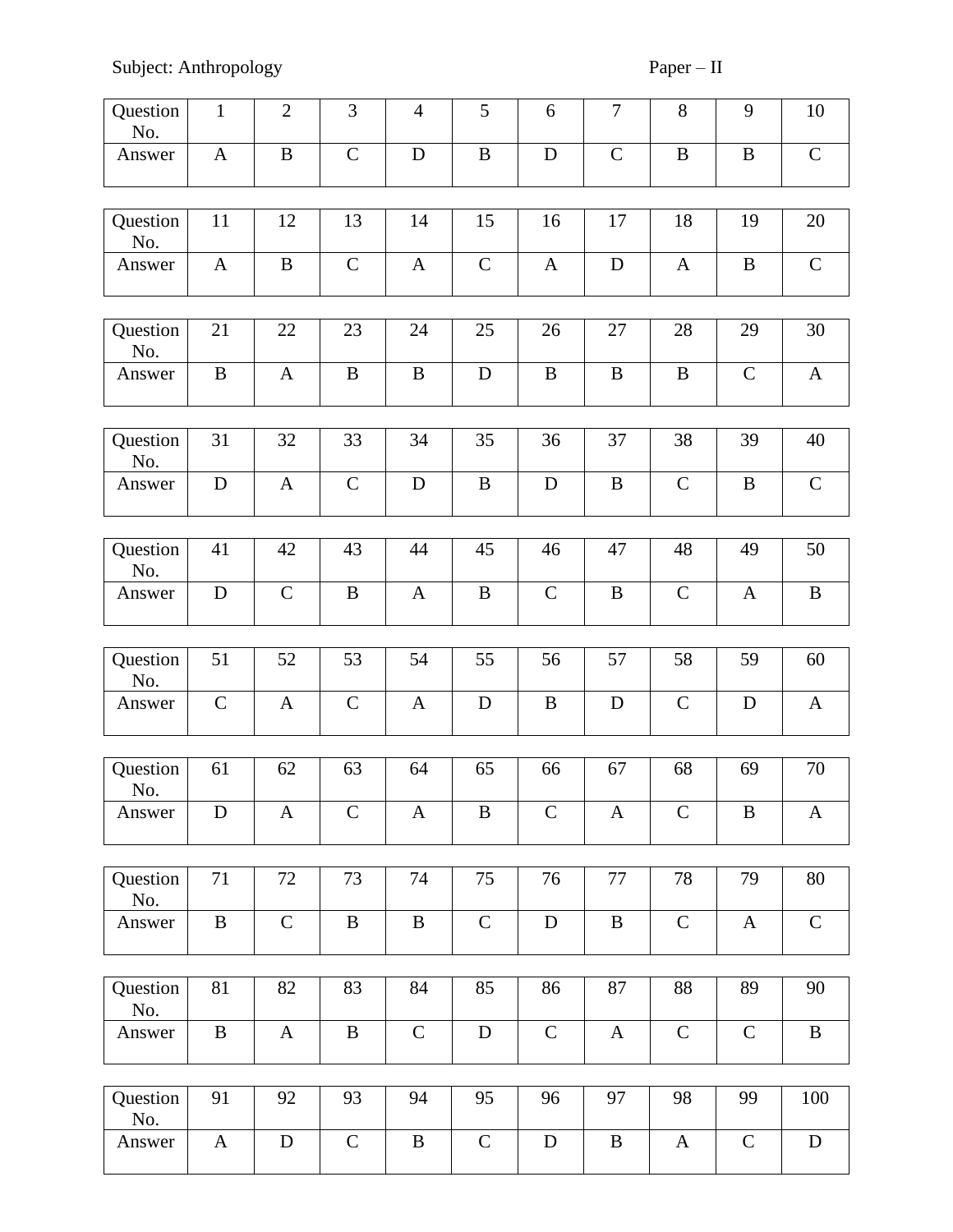Subject: Sanskrit Paper – II

| Question<br>No. | $\mathbf{1}$ | $\mathbf{2}$ | 3            | $\overline{4}$ | 5            | 6            | $\overline{7}$ | $8\,$        | 9            | 10           |
|-----------------|--------------|--------------|--------------|----------------|--------------|--------------|----------------|--------------|--------------|--------------|
| Answer          | $\mathbf{A}$ | $\mathbf C$  | $\mathbf{A}$ | $\bf{B}$       | $\mathbf D$  | $\mathbf{A}$ | $\mathbf{A}$   | $\mathbf C$  | $\bf{B}$     | $\mathbf{A}$ |
| Question<br>No. | 11           | 12           | 13           | 14             | 15           | 16           | 17             | 18           | 19           | 20           |
| Answer          | $\mathbf{A}$ | A            | $\bf{B}$     | ${\bf D}$      | $\mathbf{A}$ | $\mathbf{A}$ | $\, {\bf B}$   | $\mathbf C$  | $\, {\bf B}$ | $\mathbf{A}$ |
| Question<br>No. | 21           | 22           | 23           | 24             | 25           | 26           | 27             | 28           | 29           | 30           |
| Answer          | $\bf{B}$     | $\bf{B}$     | $\bf{B}$     | D              | $\mathsf{C}$ | $\bf{B}$     | $\mathbf D$    | $\mathbf C$  | $\, {\bf B}$ | ${\bf D}$    |
| Question<br>No. | 31           | 32           | 33           | 34             | 35           | 36           | 37             | 38           | 39           | 40           |
| Answer          | $\bf{B}$     | $\mathbf C$  | $\, {\bf B}$ | $\mathbf{A}$   | $\bf{B}$     | $\mathbf D$  | $\bf{B}$       | $\mathbf C$  | $\mathbf{A}$ | $\mathbf D$  |
| Question        | 41           | 42           | 43           | 44             | 45           | 46           | 47             | 48           | 49           | 50           |
| No.             |              |              |              |                |              |              |                |              |              |              |
| Answer          | $\mathbf{A}$ | $\mathbf{A}$ | $\mathbf C$  | $\bf{B}$       | $\mathbf C$  | D            | $\bf{B}$       | B            | D            | $\mathbf C$  |
| Question        | 51           | 52           | 53           | 54             | 55           | 56           | 57             | 58           | 59           | 60           |
| No.             |              |              |              |                |              |              |                |              |              |              |
| Answer          | $\bf{B}$     | B            | $\mathbf{A}$ | $\mathbf C$    | A            | B            | $\mathbf C$    | A            | B            | $\mathbf C$  |
| Question        |              |              |              |                |              |              |                |              |              |              |
| No.             | 61           | 62           | 63           | 64             | 65           | 66           | 67             | 68           | 69           | 70           |
| Answer          | B            | A            | $\mathbf{A}$ | $\bf{B}$       | B            | $\bf{B}$     | D              | $\mathbf C$  | $\mathbf C$  | D            |
|                 |              |              |              |                |              |              |                |              |              |              |
| Question<br>No. | 71           | 72           | 73           | 74             | 75           | 76           | 77             | 78           | 79           | 80           |
| Answer          | $\mathbf C$  | $\mathbf D$  | $\mathbf{A}$ | $\mathbf{A}$   | $\mathbf C$  | $\mathbf C$  | $\mathbf{A}$   | $\bf{B}$     | $\mathsf{C}$ | $\mathbf C$  |
|                 |              |              |              |                |              |              |                |              |              |              |
| Question<br>No. | 81           | 82           | 83           | 84             | 85           | 86           | 87             | 88           | 89           | 90           |
| Answer          | $\, {\bf B}$ | $\mathbf{A}$ | $\mathbf{A}$ | $\mathbf D$    | $\bf{B}$     | $\mathbf C$  | D              | B            | $\bf{B}$     | $\mathbf{A}$ |
| Question        | 91           | 92           | 93           | 94             | 95           | 96           | 97             | 98           | 99           | 100          |
| No.             |              |              |              |                |              |              |                |              |              |              |
| Answer          | $\mathbf C$  | A            | $\mathbf{A}$ | $\, {\bf B}$   | $\mathbf C$  | $\mathbf C$  | $\mathbf{A}$   | $\, {\bf B}$ | A            | $\mathbf{A}$ |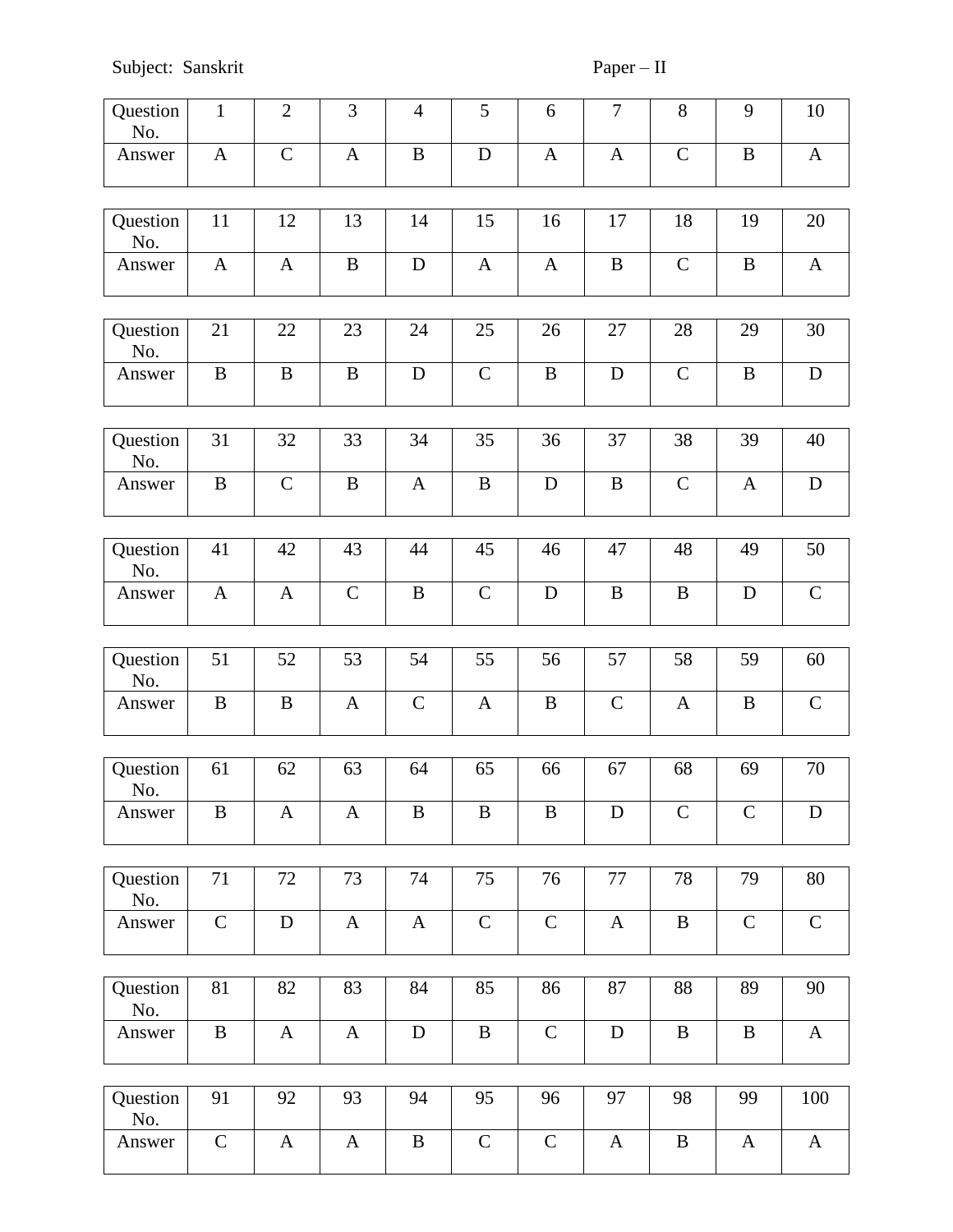Subject: Sociology Paper – II

| Question<br>No. | $\mathbf{1}$ | $\overline{2}$ | 3            | $\overline{4}$ | 5            | 6            | $\overline{7}$ | $8\,$        | 9            | 10           |
|-----------------|--------------|----------------|--------------|----------------|--------------|--------------|----------------|--------------|--------------|--------------|
| Answer          | $\mathbf{A}$ | $\mathcal{C}$  | $\mathbf{A}$ | $\mathbf D$    | $\mathbf{A}$ | $\mathbf C$  | $\mathbf{A}$   | $\mathbf C$  | $\bf{B}$     | $\mathbf D$  |
| Question<br>No. | 11           | 12             | 13           | 14             | 15           | 16           | 17             | 18           | 19           | 20           |
| Answer          | $\bf{B}$     | $\mathcal{C}$  | ${\bf D}$    | $\mathbf C$    | $\mathbf{A}$ | $\mathbf C$  | $\, {\bf B}$   | $\mathbf C$  | $\bf{B}$     | $\bf{B}$     |
| Question<br>No. | 21           | 22             | 23           | 24             | 25           | 26           | 27             | 28           | 29           | 30           |
| Answer          | $\mathbf C$  | $\mathbf D$    | $\mathbf{A}$ | $\mathbf D$    | $\mathbf D$  | $\, {\bf B}$ | $\bf{B}$       | $\mathbf C$  | $\mathbf{A}$ | $\, {\bf B}$ |
| Question<br>No. | 31           | 32             | 33           | 34             | 35           | 36           | 37             | 38           | 39           | 40           |
| Answer          | $\mathbf{A}$ | $\mathbf C$    | $\mathbf D$  | ${\bf D}$      | $\mathbf{A}$ | $\mathbf D$  | $\mathsf{C}$   | $\mathbf{A}$ | $\mathsf{C}$ | $\mathbf C$  |
| Question<br>No. | 41           | 42             | 43           | 44             | 45           | 46           | 47             | 48           | 49           | 50           |
| Answer          | $\mathbf{A}$ | D              | $\bf{B}$     | D              | $\mathbf C$  | $\mathbf{A}$ | $\mathbf D$    | D            | $\mathbf{A}$ | $\bf{B}$     |
| Question        | 51           | 52             | 53           | 54             | 55           | 56           | 57             | 58           | 59           | 60           |
| No.             |              |                |              |                |              |              |                |              |              |              |
| Answer          | $\mathbf{A}$ | D              | $\mathbf D$  | $\bf{B}$       | $\mathbf C$  | $\mathbf{A}$ | $\bf{B}$       | $\mathbf C$  | B            | $\mathbf C$  |
|                 |              |                |              |                |              |              |                |              |              |              |
| Question<br>No. | 61           | 62             | 63           | 64             | 65           | 66           | 67             | 68           | 69           | 70           |
| Answer          | $\mathbf{A}$ | $\, {\bf B}$   | $\, {\bf B}$ | $\mathbf{A}$   | $\mathbf{A}$ | $\mathbf{A}$ | $\, {\bf B}$   | $\mathbf C$  | B            | $\mathbf{A}$ |
|                 |              |                |              |                |              |              |                |              |              |              |
| Question<br>No. | 71           | 72             | 73           | 74             | 75           | 76           | 77             | 78           | 79           | 80           |
| Answer          | ${\bf D}$    | $\, {\bf B}$   | $\mathbf C$  | ${\bf D}$      | ${\bf D}$    | $\, {\bf B}$ | $\mathbf C$    | $\mathbf{A}$ | $\mathsf{C}$ | ${\bf C}$    |
|                 |              |                |              |                |              |              |                |              |              |              |
| Question<br>No. | 81           | 82             | 83           | 84             | 85           | 86           | 87             | 88           | 89           | 90           |
| Answer          | ${\bf D}$    | $\mathbf{A}$   | $\mathbf{A}$ | ${\bf D}$      | $\mathbf D$  | $\mathbf D$  | $\, {\bf B}$   | D            | $\mathbf D$  | $\mathbf D$  |
|                 |              |                |              |                |              |              |                |              |              |              |
| Question<br>No. | 91           | 92             | 93           | 94             | 95           | 96           | 97             | 98           | 99           | 100          |
| Answer          | ${\bf C}$    | ${\bf D}$      | ${\bf D}$    | ${\bf C}$      | $\, {\bf B}$ | $\mathbf C$  | $\, {\bf B}$   | $\mathbf C$  | $\, {\bf B}$ | $\, {\bf B}$ |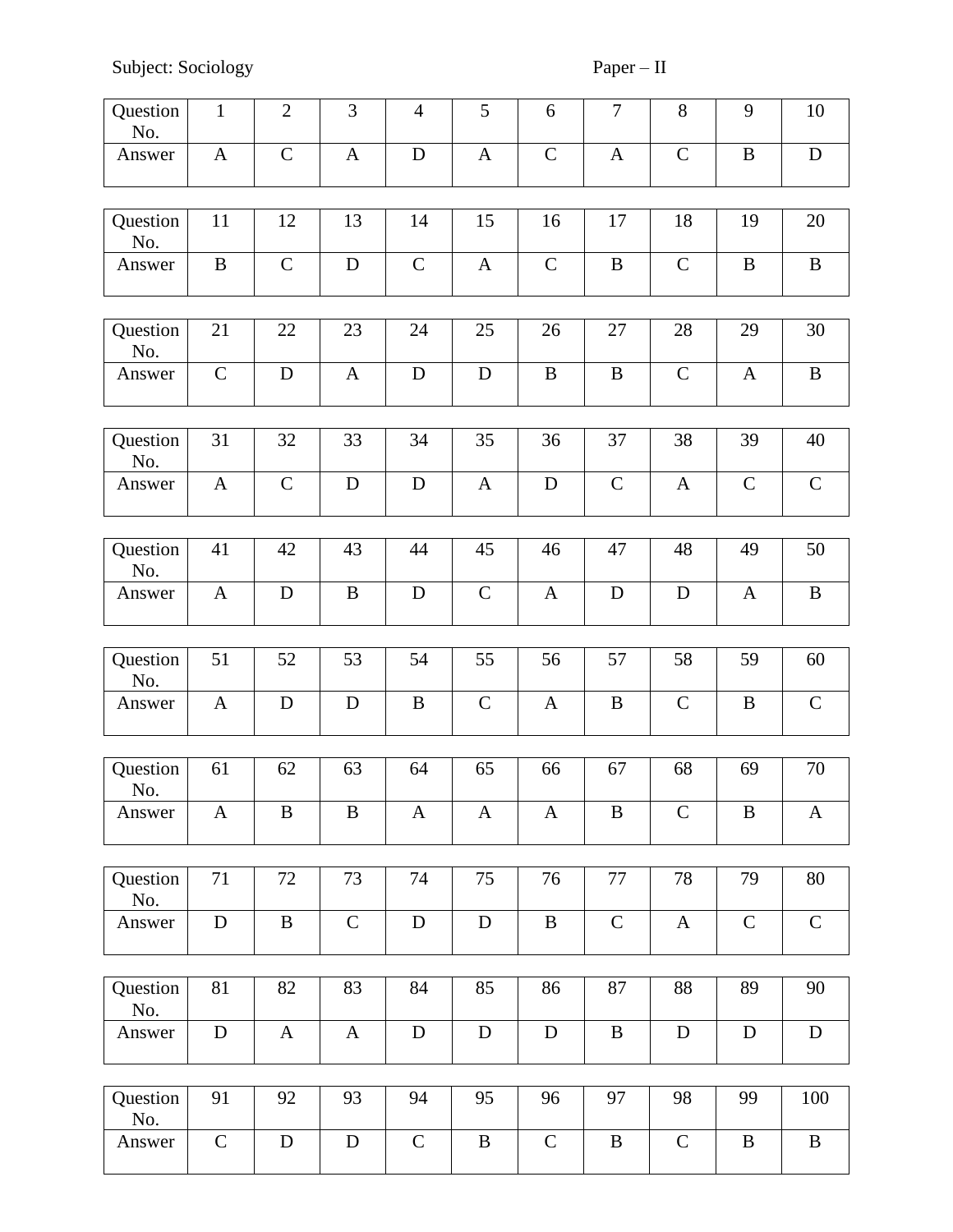Subject: Arabic Paper – II

| Question<br>No. | $\mathbf{1}$ | $\overline{2}$ | 3             | $\overline{4}$ | 5            | 6            | $\overline{7}$ | $8\,$        | 9             | 10           |
|-----------------|--------------|----------------|---------------|----------------|--------------|--------------|----------------|--------------|---------------|--------------|
| Answer          | $\mathbf{A}$ | $\, {\bf B}$   | $\mathbf D$   | ${\bf C}$      | $\mathbf{A}$ | $\mathbf{A}$ | $\, {\bf B}$   | $\, {\bf B}$ | $\mathsf{C}$  | $\, {\bf B}$ |
| Question<br>No. | 11           | 12             | 13            | 14             | 15           | 16           | 17             | 18           | 19            | 20           |
| Answer          | $\, {\bf B}$ | B              | $\, {\bf B}$  | $\mathbf C$    | D            | $\bf{B}$     | $\mathsf C$    | $\mathbf C$  | $\bf{B}$      | $\mathbf{A}$ |
| Question        | 21           | 22             | 23            | 24             | 25           | 26           | 27             | 28           | 29            | 30           |
| No.             |              |                |               |                |              |              |                |              |               |              |
| Answer          | $\, {\bf B}$ | $\mathsf{C}$   | $\mathbf C$   | ${\bf D}$      | ${\bf D}$    | $\, {\bf B}$ | $\bf{B}$       | $\mathbf C$  | ${\bf D}$     | $\mathbf C$  |
| Question        | 31           | 32             | 33            | 34             | 35           | 36           | 37             | 38           | 39            | 40           |
| No.<br>Answer   | ${\bf D}$    | $\mathbf{A}$   | $\mathcal{C}$ | $\mathbf D$    | $\, {\bf B}$ | $\mathbf{A}$ | $\bf{B}$       | $\mathbf{A}$ | $\mathbf C$   | $\mathbf C$  |
|                 |              |                |               |                |              |              |                |              |               |              |
| Question<br>No. | 41           | 42             | 43            | 44             | 45           | 46           | 47             | 48           | 49            | 50           |
| Answer          | $\mathbf C$  | $\mathbf{A}$   | $\mathbf D$   | $\mathbf D$    | D            | $\mathbf C$  | $\bf{B}$       | $\mathbf D$  | $\bf{B}$      | $\, {\bf B}$ |
| Question        | 51           | 52             | 53            | 54             | 55           | 56           | 57             | 58           | 59            | 60           |
| No.             |              |                |               |                |              |              |                |              |               |              |
| Answer          | $\mathbf{A}$ | $\mathbf{A}$   | $\mathbf C$   | $\bf{B}$       | $\mathbf C$  | $\mathbf C$  | $\mathbf C$    | $\bf{B}$     | $\mathcal{C}$ | $\mathbf C$  |
|                 |              |                |               |                |              |              |                |              |               |              |
| Question<br>No. | 61           | 62             | 63            | 64             | 65           | 66           | 67             | 68           | 69            | 70           |
| Answer          | $\mathbf C$  | $\mathbf C$    | $\mathsf{C}$  | D              | $\mathbf C$  | $\mathbf{A}$ | $\bf{B}$       | $\, {\bf B}$ | D             | $\mathbf{A}$ |
|                 |              |                |               |                |              |              |                |              |               |              |
| Question<br>No. | 71           | 72             | 73            | 74             | 75           | 76           | 77             | 78           | 79            | 80           |
| Answer          | $\mathbf C$  | $\bf{B}$       | ${\bf D}$     | $\mathbf C$    | $\mathbf D$  | $\mathbf D$  | ${\bf C}$      | ${\bf C}$    | $\mathbf C$   | $\mathbf{A}$ |
|                 |              |                |               |                |              |              |                |              |               |              |
| Question<br>No. | 81           | 82             | 83            | 84             | 85           | 86           | 87             | 88           | 89            | 90           |
| Answer          | $\mathbf C$  | $\mathbf{B}$   | $\mathbf{A}$  | ${\bf D}$      | $\bf{B}$     | $\mathsf{C}$ | $\mathbf C$    | $\mathbf{A}$ | $\mathbf D$   | ${\bf D}$    |
|                 |              |                |               |                |              |              |                |              |               |              |
| Question<br>No. | 91           | 92             | 93            | 94             | 95           | 96           | 97             | 98           | 99            | 100          |
| Answer          | $\, {\bf B}$ | B              | $\mathbf C$   | $\mathbf C$    | $\, {\bf B}$ | $\mathbf D$  | $\mathbf{A}$   | $\, {\bf B}$ | A             | ${\bf D}$    |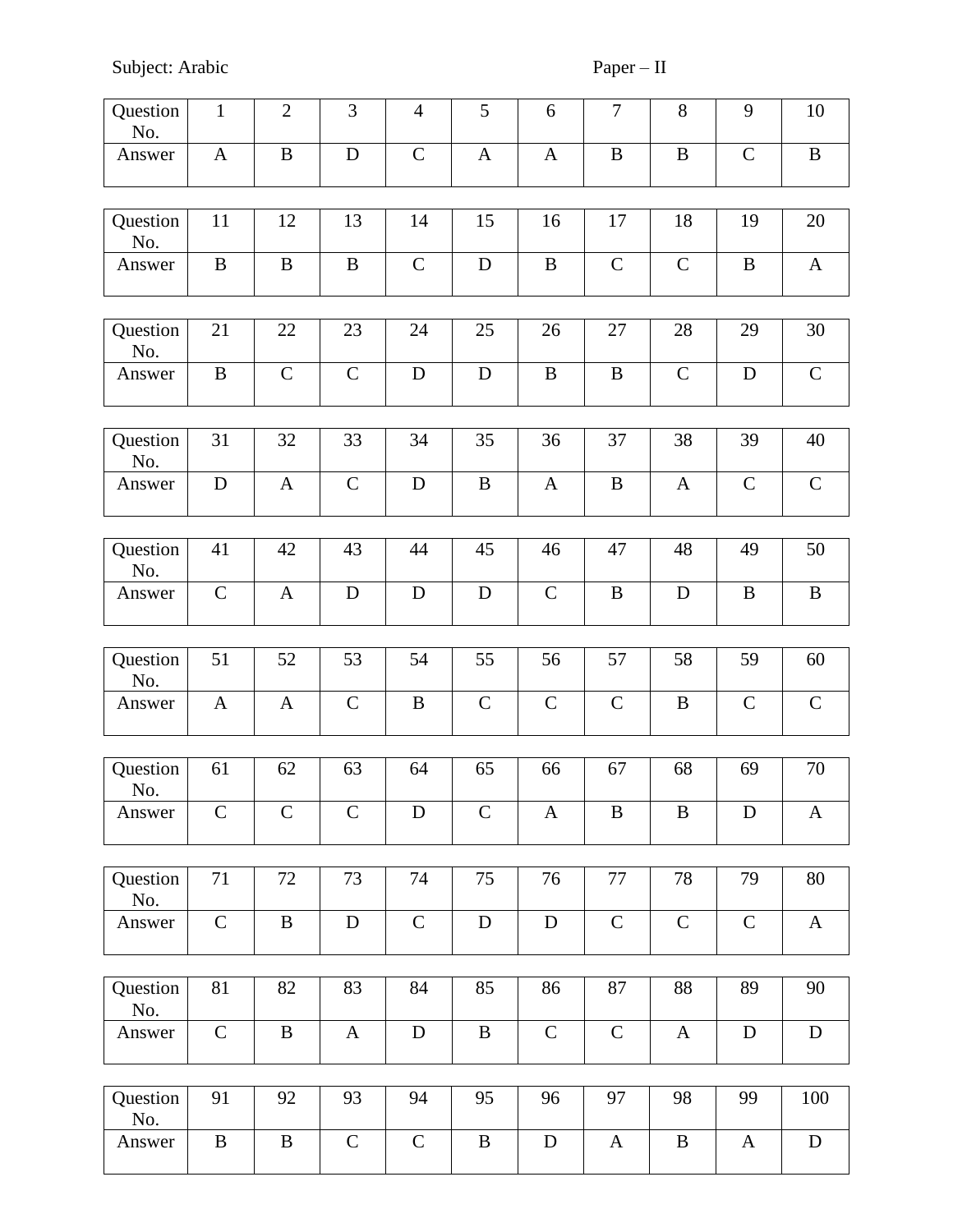Subject: Persian Paper – II

| Question<br>No. | $\mathbf{1}$ | $\overline{2}$ | 3            | $\overline{4}$ | 5            | 6             | $\overline{7}$ | $8\,$            | 9             | 10           |
|-----------------|--------------|----------------|--------------|----------------|--------------|---------------|----------------|------------------|---------------|--------------|
| Answer          | $\mathbf C$  | $\mathbf{A}$   | $\, {\bf B}$ | $\mathbf C$    | $\mathbf{A}$ | $\mathbf{A}$  | $\mathbf{A}$   | $\mathbf C$      | $\bf{B}$      | $\mathbf{A}$ |
| Question<br>No. | 11           | 12             | 13           | 14             | 15           | 16            | 17             | 18               | 19            | 20           |
| Answer          | $\mathbf{A}$ | $\mathbf{A}$   | $\, {\bf B}$ | $\mathbf{A}$   | $\mathbf D$  | $\mathbf{A}$  | $\mathbf D$    | $\mathbf{A}$     | $\mathbf D$   | $\mathbf{A}$ |
| Question<br>No. | 21           | 22             | 23           | 24             | 25           | 26            | 27             | 28               | 29            | 30           |
| Answer          | $\mathbf C$  | $\mathbf{A}$   | $\mathbf C$  | $\mathbf D$    | $\, {\bf B}$ | $\mathbf C$   | $\bf{B}$       | $\mathbf C$      | $\mathsf{C}$  | ${\bf C}$    |
| Question<br>No. | 31           | 32             | 33           | 34             | 35           | 36            | 37             | 38               | 39            | 40           |
| Answer          | $\bf{B}$     | $\mathbf D$    | $\mathbf{A}$ | $\mathbf C$    | $\mathbf{A}$ | D             | $\bf{B}$       | $\mathbf C$      | $\mathbf D$   | $\bf{B}$     |
| Question<br>No. | 41           | 42             | 43           | 44             | 45           | 46            | 47             | 48               | 49            | 50           |
| Answer          | $\mathbf{A}$ | $\bf{B}$       | $\mathbf{A}$ | $\bf{B}$       | $\mathbf C$  | $\mathcal{C}$ | $\mathbf C$    | $\mathbf{A}$     | B             | $\mathbf C$  |
| Question<br>No. | 51           | 52             | 53           | 54             | 55           | 56            | 57             | 58               | 59            | 60           |
| Answer          | $\bf{B}$     | A              | $\mathbf C$  | $\mathbf C$    | D            | $\mathbf{A}$  | $\bf{B}$       | $\bf{B}$         | B             | ${\bf D}$    |
| Question        | 61           | 62             | 63           | 64             | 65           | 66            | 67             | 68               | 69            | 70           |
| No.             |              |                |              |                |              |               |                |                  |               |              |
| Answer          | $\mathbf D$  | $\, {\bf B}$   | $\, {\bf B}$ | $\mathcal{C}$  | $\mathbf D$  | $\, {\bf B}$  | $\mathbf{A}$   | $\boldsymbol{B}$ | $\mathbf D$   | $\mathsf C$  |
| Question<br>No. | 71           | 72             | 73           | 74             | 75           | 76            | 77             | 78               | 79            | 80           |
| Answer          | $\, {\bf B}$ | $\mathbf C$    | $\mathbf C$  | $\mathbf{A}$   | $\mathbf D$  | $\, {\bf B}$  | $\, {\bf B}$   | $\, {\bf B}$     | $\mathbf{A}$  | $\mathbf C$  |
| Question<br>No. | 81           | 82             | 83           | 84             | 85           | 86            | 87             | 88               | 89            | 90           |
| Answer          | $\, {\bf B}$ | $\mathbf C$    | D            | $\bf{B}$       | $\bf{B}$     | $\mathbf D$   | $\, {\bf B}$   | $\mathbf C$      | $\mathcal{C}$ | $\mathbf C$  |
|                 |              |                |              |                |              |               |                |                  |               |              |
| Question<br>No. | 91           | 92             | 93           | 94             | 95           | 96            | 97             | 98               | 99            | 100          |
| Answer          | ${\bf D}$    | $\bf{B}$       | $\mathbf{A}$ | $\mathbf{A}$   | $\mathbf{A}$ | $\mathbf C$   | $\mathbf{A}$   | $\mathbf{A}$     | $\mathbf C$   | $\bf{B}$     |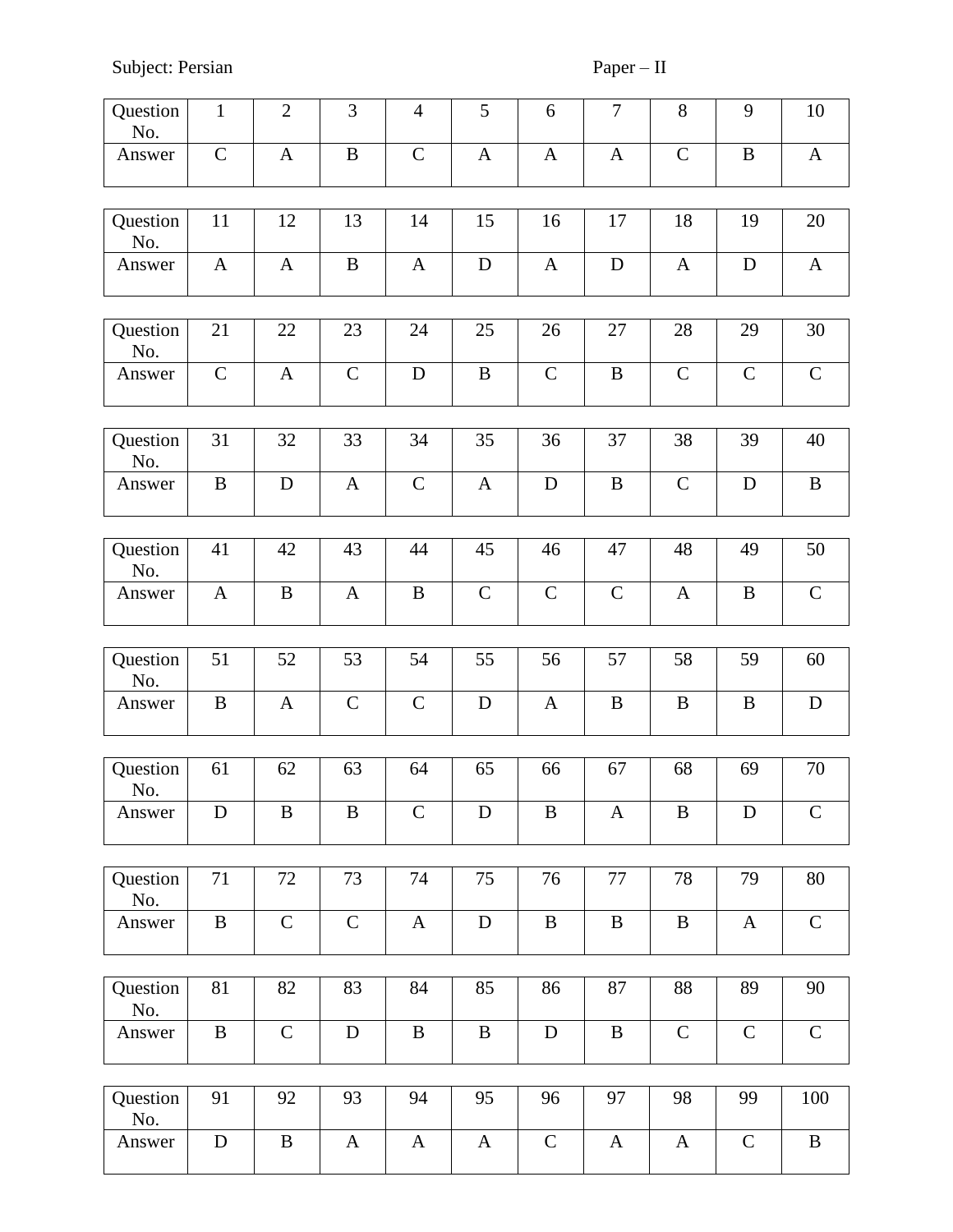Subject: Law Paper – II

| Question<br>No. | $\mathbf{1}$ | $\overline{2}$ | 3            | $\overline{4}$ | 5            | 6             | $\boldsymbol{7}$ | $8\,$        | 9            | 10           |
|-----------------|--------------|----------------|--------------|----------------|--------------|---------------|------------------|--------------|--------------|--------------|
| Answer          | ${\bf D}$    | $\, {\bf B}$   | $\mathbf C$  | $\, {\bf B}$   | $\, {\bf B}$ | $\mathbf{A}$  | $\mathbf D$      | ${\bf D}$    | $\mathbf C$  | ${\bf D}$    |
| Question<br>No. | 11           | 12             | 13           | 14             | 15           | 16            | 17               | 18           | 19           | 20           |
| Answer          | $\, {\bf B}$ | $\bf{B}$       | $\mathbf C$  | $\bf{B}$       | $\mathbf D$  | $\mathbf{A}$  | $\mathbf D$      | $\mathbf{A}$ | $\bf{B}$     | ${\bf D}$    |
| Question<br>No. | 21           | 22             | 23           | 24             | 25           | 26            | 27               | 28           | 29           | 30           |
| Answer          | $\mathbf D$  | $\bf{B}$       | $\mathbf{A}$ | $\mathbf C$    | $\mathbf{A}$ | $\mathbf C$   | $\mathbf{A}$     | $\mathbf{A}$ | $\, {\bf B}$ | ${\bf D}$    |
| Question<br>No. | 31           | 32             | 33           | 34             | 35           | 36            | 37               | 38           | 39           | 40           |
| Answer          | $\mathbf C$  | $\mathcal{C}$  | $\mathbf C$  | $\mathbf{A}$   | $\mathbf{A}$ | $\, {\bf B}$  | ${\bf D}$        | $\mathbf{A}$ | $\, {\bf B}$ | $\, {\bf B}$ |
| Question<br>No. | 41           | 42             | 43           | 44             | 45           | 46            | 47               | 48           | 49           | 50           |
| Answer          | $\mathbf C$  | $\mathbf D$    | $\mathbf{A}$ | $\, {\bf B}$   | $\mathbf{A}$ | $\mathbf D$   | $\mathbf{A}$     | $\mathbf C$  | $\mathbf{A}$ | $\, {\bf B}$ |
| Question<br>No. | 51           | 52             | 53           | 54             | 55           | 56            | 57               | 58           | 59           | 60           |
| Answer          | $\mathbf C$  | $\mathbf{A}$   | $\mathbf C$  | $\mathbf D$    | $\bf{B}$     | $\mathbf D$   | $\mathbf D$      | $\mathbf C$  | $\mathbf{A}$ | $\, {\bf B}$ |
| Question<br>No. | 61           | 62             | 63           | 64             | 65           | 66            | 67               | 68           | 69           | 70           |
| Answer          | B            | B              | $\mathbf C$  | $\mathbf{A}$   | B            | B             | B                | $\mathbf{A}$ | B            | $\mathbf C$  |
| Question<br>No. | 71           | 72             | 73           | 74             | 75           | 76            | 77               | 78           | 79           | 80           |
| Answer          | $\bf{B}$     | $\mathbf D$    | $\, {\bf B}$ | $\mathbf D$    | $\mathbf C$  | ${\bf D}$     | ${\bf D}$        | $\mathbf C$  | $\mathbf D$  | $\mathbf D$  |
| Question<br>No. | 81           | 82             | 83           | 84             | 85           | 86            | 87               | 88           | 89           | 90           |
| Answer          | $\mathbf D$  | $\mathbf D$    | $\mathbf{A}$ | $\bf{B}$       | $\mathbf D$  | $\mathbf{A}$  | $\mathbf{A}$     | $\mathbf C$  | $\bf{B}$     | $\bf{B}$     |
| Question        | 91           | 92             | 93           | 94             | 95           | 96            | 97               | 98           | 99           | 100          |
| No.             |              |                |              |                |              |               |                  |              |              |              |
| Answer          | $\bf{B}$     | $\mathsf{C}$   | $\mathbf D$  | $\mathbf C$    | $\bf{B}$     | $\mathcal{C}$ | $\, {\bf B}$     | $\mathbf C$  | $\mathbf D$  | $\mathbf D$  |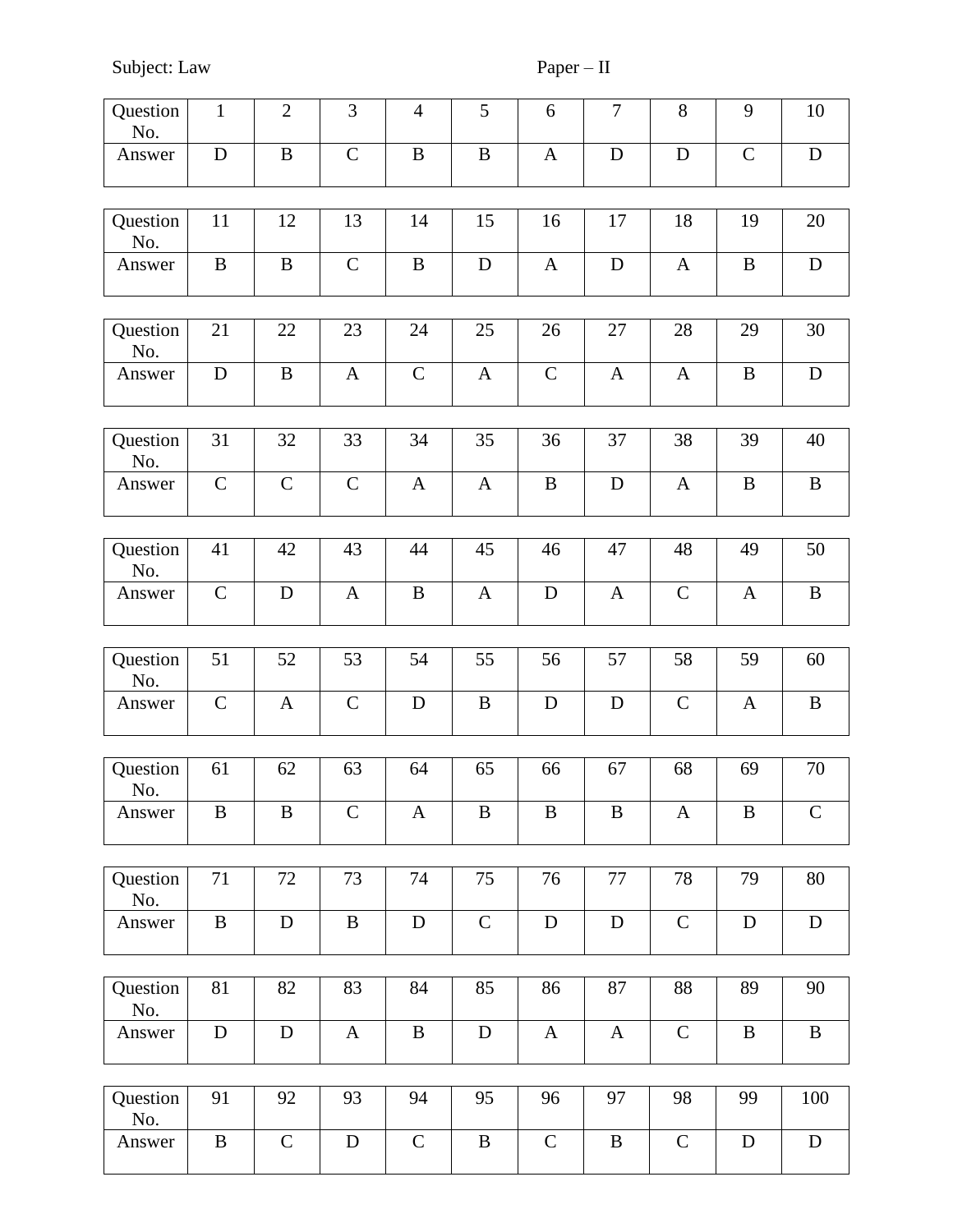| Question<br>No. | $\mathbf{1}$ | $\mathbf{2}$  | 3            | $\overline{4}$ | 5             | 6            | $\tau$        | 8            | 9            | 10           |
|-----------------|--------------|---------------|--------------|----------------|---------------|--------------|---------------|--------------|--------------|--------------|
| Answer          | $\, {\bf B}$ | $\mathsf C$   | $\mathbf{A}$ | $\bf{B}$       | $\bf{B}$      | $\mathbf D$  | $\mathbf{A}$  | $\mathsf{C}$ | $\mathbf{A}$ | $\mathbf{A}$ |
| Question<br>No. | 11           | 12            | 13           | 14             | 15            | 16           | 17            | 18           | 19           | 20           |
| Answer          | $\mathbf C$  | D             | $\bf{B}$     | $\bf{B}$       | $\mathbf{A}$  | $\mathbf C$  | $\, {\bf B}$  | $\bf{B}$     | $\mathbf{A}$ | $\mathbf{A}$ |
| Question<br>No. | 21           | 22            | 23           | 24             | 25            | 26           | 27            | 28           | 29           | 30           |
| Answer          | $\mathbf C$  | $\mathcal{C}$ | $\, {\bf B}$ | $\mathbf C$    | $\mathbf{A}$  | ${\bf C}$    | $\, {\bf B}$  | $\mathbf D$  | $\bf{B}$     | $\mathbf C$  |
| Question<br>No. | 31           | 32            | 33           | 34             | 35            | 36           | 37            | 38           | 39           | 40           |
| Answer          | $\, {\bf B}$ | $\mathbf D$   | $\mathbf D$  | $\, {\bf B}$   | $\mathcal{C}$ | $\, {\bf B}$ | ${\bf D}$     | $\, {\bf B}$ | $\mathbf C$  | $\mathbf C$  |
| Question<br>No. | 41           | 42            | 43           | 44             | 45            | 46           | 47            | 48           | 49           | 50           |
| Answer          | $\mathbf C$  | $\, {\bf B}$  | $\mathbf C$  | $\mathbf{A}$   | $\mathbf{A}$  | $\mathbf D$  | $\, {\bf B}$  | $\mathbf D$  | $\mathbf{A}$ | $\bf{B}$     |
| Question<br>No. | 51           | 52            | 53           | 54             | 55            | 56           | 57            | 58           | 59           | 60           |
| Answer          | $\mathbf C$  | D             | $\mathbf D$  | D              | $\mathbf{A}$  | $\bf{B}$     | D             | $\mathbf C$  | $\mathbf C$  | $\mathbf{A}$ |
| Question<br>No. | 61           | 62            | 63           | 64             | 65            | 66           | 67            | 68           | 69           | 70           |
| Answer          | D            | B             | D            | D              | $\mathbf{A}$  | B            | $\mathcal{C}$ | $\bf{B}$     | A            | $\mathbf{A}$ |
| Question<br>No. | 71           | 72            | 73           | 74             | 75            | 76           | 77            | 78           | 79           | 80           |
| Answer          | $\mathbf C$  | $\mathbf{A}$  | $\, {\bf B}$ | $\mathbf D$    | $\mathbf{A}$  | $\mathbf{A}$ | $\, {\bf B}$  | $\, {\bf B}$ | $\mathbf{A}$ | $\, {\bf B}$ |
| Question<br>No. | 81           | 82            | 83           | 84             | 85            | 86           | 87            | 88           | 89           | 90           |
| Answer          | $\mathbf{A}$ | $\mathbf C$   | $\mathbf{A}$ | $\mathbf{A}$   | $\, {\bf B}$  | $\mathbf D$  | $\, {\bf B}$  | $\mathbf{A}$ | $\, {\bf B}$ | $\mathbf C$  |
| Question<br>No. | 91           | 92            | 93           | 94             | 95            | 96           | 97            | 98           | 99           | 100          |
| Answer          | $\mathbf C$  | $\mathbf{A}$  | $\mathbf{A}$ | $\mathbf C$    | $\bf{B}$      | $\, {\bf B}$ | $\mathbf C$   | $\mathbf C$  | $\bf{B}$     | $\mathbf C$  |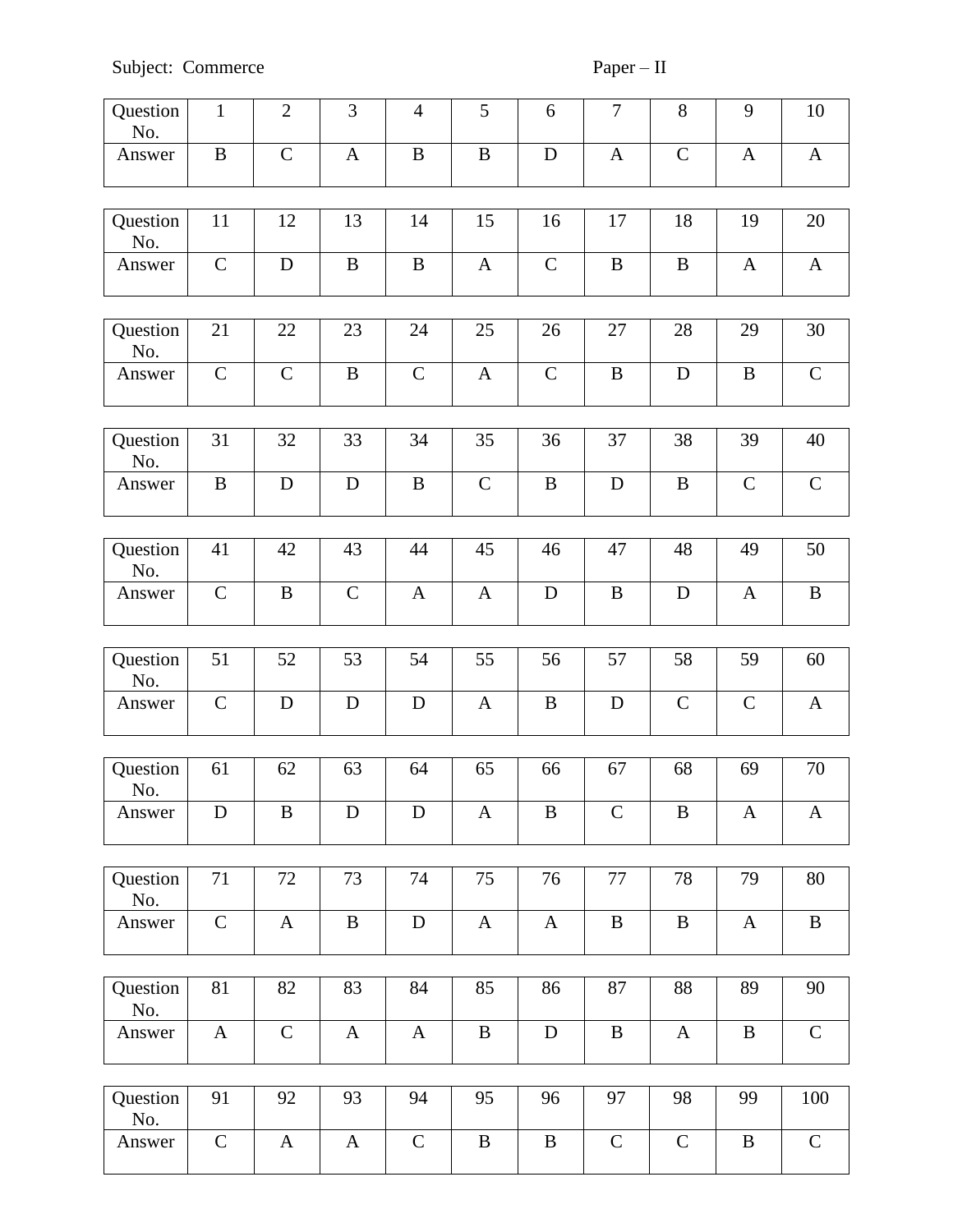| Question<br>No. | $\mathbf{1}$ | $\mathfrak{2}$ | 3            | $\overline{4}$ | 5            | 6            | $\boldsymbol{7}$ | 8            | 9            | 10           |
|-----------------|--------------|----------------|--------------|----------------|--------------|--------------|------------------|--------------|--------------|--------------|
| Answer          | $\bf{B}$     | $\mathcal{C}$  | $\mathbf C$  | $\mathbf D$    | $\mathbf{A}$ | $\mathbf C$  | $\, {\bf B}$     | $\, {\bf B}$ | A            | $\mathbf C$  |
| Question<br>No. | 11           | 12             | 13           | 14             | 15           | 16           | 17               | 18           | 19           | 20           |
| Answer          | $\bf{B}$     | $\mathbf{A}$   | $\mathbf{A}$ | $\mathbf{A}$   | D            | $\bf{B}$     | $\mathbf{A}$     | $\mathbf C$  | $\, {\bf B}$ | $\, {\bf B}$ |
| Question<br>No. | 21           | 22             | 23           | 24             | 25           | 26           | 27               | 28           | 29           | 30           |
| Answer          | D            | D              | $\mathbf C$  | $\mathbf{A}$   | $\mathbf{A}$ | $\mathbf{A}$ | D                | $\mathbf C$  | A            | $\, {\bf B}$ |
| Question<br>No. | 31           | 32             | 33           | 34             | 35           | 36           | 37               | 38           | 39           | 40           |
| Answer          | $\mathbf C$  | $\mathcal{C}$  | D            | $\, {\bf B}$   | $\mathbf C$  | $\mathbf{A}$ | $\mathbf{A}$     | $\, {\bf B}$ | D            | $\mathbf C$  |
| Question        | 41           | 42             | 43           | 44             | 45           | 46           | 47               | 48           | 49           | 50           |
| No.             |              |                |              |                |              |              |                  |              |              |              |
| Answer          | $\mathbf{A}$ | $\mathbf{A}$   | $\bf{B}$     | $\mathbf{A}$   | $\mathbf D$  | $\mathbf C$  | $\mathbf{A}$     | $\mathbf C$  | $\mathbf{A}$ | $\mathbf D$  |
| Question        | 51           | 52             | 53           | 54             | 55           | 56           | 57               | 58           | 59           | 60           |
| No.             |              |                |              |                |              |              |                  |              |              |              |
| Answer          | D            | $\mathbf{A}$   | $\, {\bf B}$ | $\mathbf C$    | D            | $\bf{B}$     | $\mathbf{A}$     | $\bf{B}$     | D            | $\mathbf C$  |
| Question        | 61           | 62             | 63           | 64             | 65           | 66           | 67               | 68           | 69           | 70           |
| No.             |              |                |              |                |              |              |                  |              |              |              |
| Answer          | $\mathsf{C}$ | D              | $\bf{B}$     | D              | D            | B            | $\mathbf{A}$     | $\bf{B}$     | $\mathsf{C}$ | $\mathbf{A}$ |
| Question        | 71           | 72             | 73           | 74             | 75           | 76           | 77               | 78           | 79           | 80           |
| No.<br>Answer   | ${\bf D}$    | $\mathbf{A}$   | $\mathbf{A}$ | $\mathbf{A}$   | $\, {\bf B}$ | $\, {\bf B}$ | $\mathbf{A}$     | $\mathbf{A}$ | $\, {\bf B}$ | $\mathbf{A}$ |
|                 |              |                |              |                |              |              |                  |              |              |              |
| Question<br>No. | 81           | 82             | 83           | 84             | 85           | 86           | 87               | 88           | 89           | 90           |
| Answer          | $\bf{B}$     | $\mathsf{C}$   | $\mathbf C$  | $\bf{B}$       | $\mathbf{A}$ | $\mathbf{A}$ | $\bf{B}$         | $\mathbf{A}$ | A            | $\mathbf{A}$ |
| Question<br>No. | 91           | 92             | 93           | 94             | 95           | 96           | 97               | 98           | 99           | 100          |
| Answer          | ${\bf D}$    | $\mathbf{A}$   | $\, {\bf B}$ | ${\bf D}$      | $\bf{B}$     | $\bf{B}$     | $\mathbf C$      | $\mathbf C$  | $\bf{B}$     | $\mathbf{A}$ |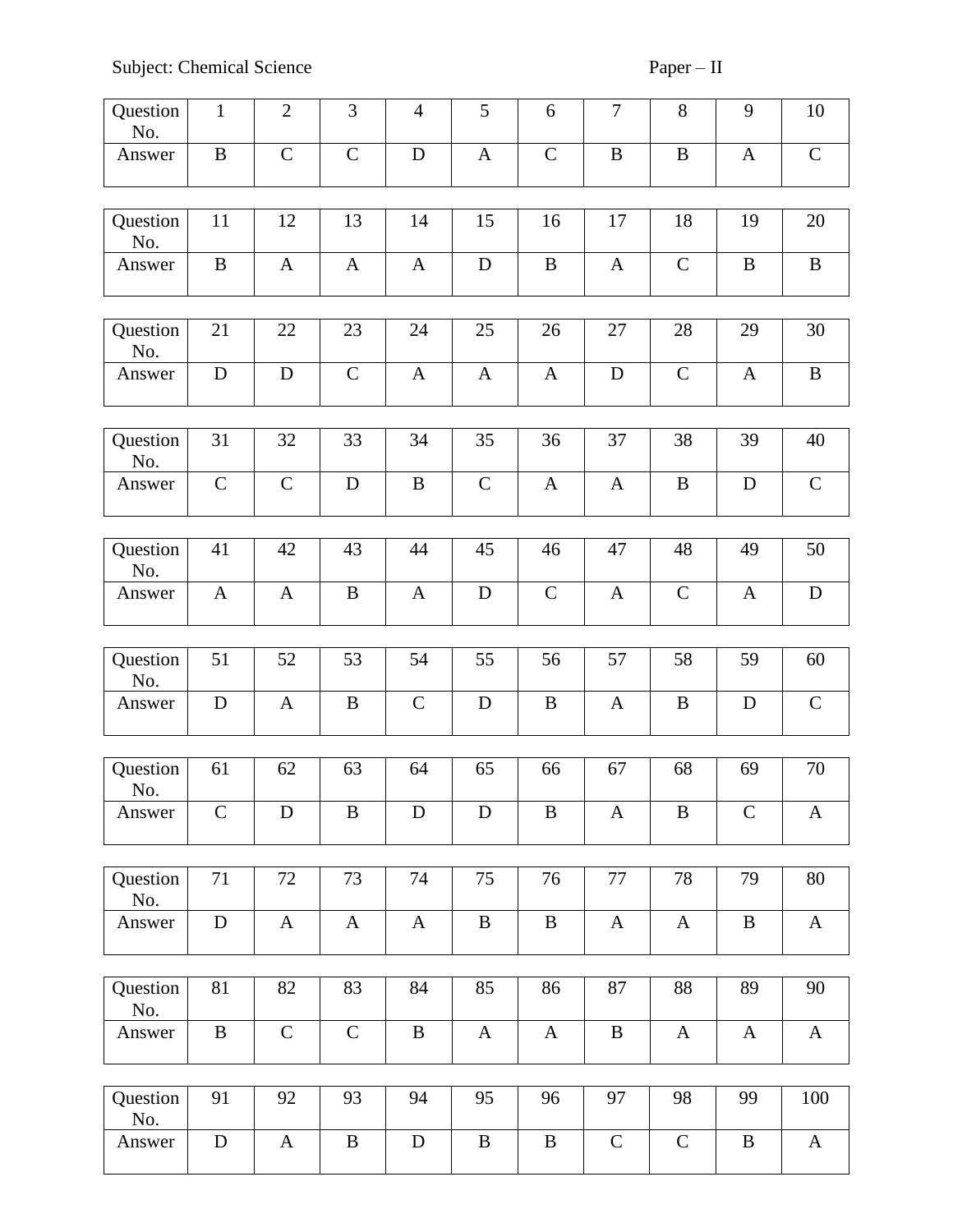| Question<br>No. | $\mathbf{1}$ | $\overline{2}$ | 3            | $\overline{4}$ | 5            | 6            | $\boldsymbol{7}$ | $8\,$         | 9             | 10           |
|-----------------|--------------|----------------|--------------|----------------|--------------|--------------|------------------|---------------|---------------|--------------|
| Answer          | $\, {\bf B}$ | $\, {\bf B}$   | $\, {\bf B}$ | $\mathsf{C}$   | $\mathbf{A}$ | $\, {\bf B}$ | $\mathbf C$      | $\, {\bf B}$  | $\mathbf{A}$  | $\, {\bf B}$ |
| Question<br>No. | 11           | 12             | 13           | 14             | 15           | 16           | 17               | 18            | 19            | 20           |
| Answer          | $\mathbf D$  | $\mathbf{A}$   | $\mathbf C$  | $\mathbf C$    | $\, {\bf B}$ | $\mathbf{A}$ | $\mathbf D$      | $\mathbf{A}$  | $\mathbf C$   | $\, {\bf B}$ |
| Question<br>No. | 21           | 22             | 23           | 24             | 25           | 26           | 27               | 28            | 29            | 30           |
| Answer          | $\mathbf{A}$ | $\, {\bf B}$   | $\mathbf{A}$ | $\mathbf{A}$   | $\mathbf C$  | $\mathbf D$  | $\mathbf C$      | $\mathbf{A}$  | $\mathbf C$   | ${\bf D}$    |
| Question<br>No. | 31           | 32             | 33           | 34             | 35           | 36           | 37               | 38            | 39            | 40           |
| Answer          | $\mathbf{A}$ | $\bf{B}$       | $\mathbf C$  | $\mathbf{A}$   | $\, {\bf B}$ | $\mathbf C$  | $\mathsf{C}$     | $\mathbf{A}$  | $\mathbf D$   | $\, {\bf B}$ |
| Question<br>No. | 41           | 42             | 43           | 44             | 45           | 46           | 47               | 48            | 49            | 50           |
| Answer          | $\bf{B}$     | $\bf{B}$       | $\mathbf D$  | $\mathbf{A}$   | $\mathbf D$  | $\mathbf{A}$ | $\, {\bf B}$     | $\mathbf C$   | $\bf{B}$      | $\mathbf D$  |
|                 |              |                |              |                |              |              |                  |               |               |              |
| Question<br>No. | 51           | 52             | 53           | 54             | 55           | 56           | 57               | 58            | 59            | 60           |
| Answer          | $\mathbf{A}$ | $\mathbf{A}$   | $\mathbf D$  | $\mathbf C$    | $\mathbf C$  | $\mathbf{A}$ | $\mathbf{A}$     | $\mathbf C$   | $\bf{B}$      | $\mathbf{A}$ |
| Question<br>No. | 61           | 62             | 63           | 64             | 65           | 66           | 67               | 68            | 69            | 70           |
| Answer          | $\mathbf C$  | $\mathbf C$    | $\mathbf{A}$ | $\mathcal{C}$  | $\mathbf{A}$ | D            | $\mathcal{C}$    | $\mathcal{C}$ | $\mathbf C$   | $\mathbf D$  |
|                 |              |                |              |                |              |              |                  |               |               |              |
| Question<br>No. | 71           | 72             | 73           | 74             | 75           | 76           | $77\,$           | 78            | 79            | 80           |
| Answer          | $\mathsf{C}$ | $\mathbf{A}$   | ${\bf D}$    | $\, {\bf B}$   | $\, {\bf B}$ | $\mathbf{A}$ | ${\bf C}$        | $\, {\bf B}$  | $\, {\bf B}$  | $\mathbf C$  |
| Question<br>No. | 81           | 82             | 83           | 84             | 85           | 86           | 87               | 88            | 89            | 90           |
| Answer          | $\, {\bf B}$ | $\mathbf C$    | $\mathbf D$  | ${\bf D}$      | $\mathbf C$  | $\mathbf{A}$ | $\mathbf{A}$     | $\, {\bf B}$  | $\mathcal{C}$ | $\mathbf C$  |
| Question<br>No. | 91           | 92             | 93           | 94             | 95           | 96           | 97               | 98            | 99            | 100          |
| Answer          | $\, {\bf B}$ | ${\bf D}$      | $\mathbf D$  | $\mathbf C$    | $\, {\bf B}$ | $\mathbf{A}$ | $\mathbf D$      | $\bf{B}$      | B             | ${\bf D}$    |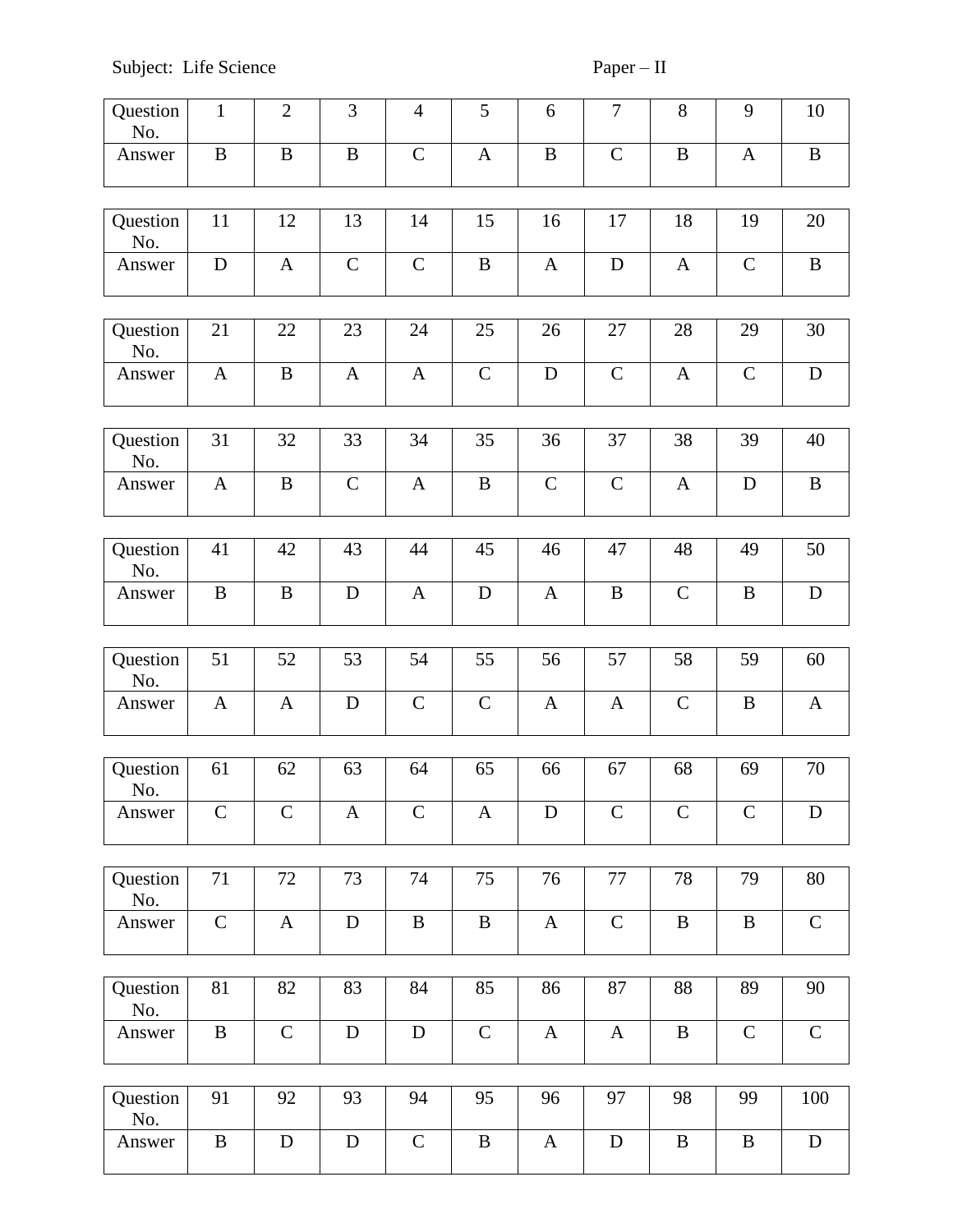| Question<br>No. | $\mathbf{1}$ | $\overline{2}$ | $\overline{3}$ | $\overline{4}$ | 5             | 6            | $\tau$       | 8            | 9            | 10           |
|-----------------|--------------|----------------|----------------|----------------|---------------|--------------|--------------|--------------|--------------|--------------|
| Answer          | ${\bf C}$    | $\, {\bf B}$   | $\mathbf D$    | $\, {\bf B}$   | $\mathbf{A}$  | $\mathbf C$  | $\, {\bf B}$ | ${\bf D}$    | $\, {\bf B}$ | ${\bf D}$    |
| Question<br>No. | 11           | 12             | 13             | 14             | 15            | 16           | 17           | 18           | 19           | 20           |
| Answer          | ${\bf D}$    | $\mathbf{A}$   | $\bf{B}$       | $\mathbf{A}$   | $\mathbf{A}$  | $\mathbf C$  | $\mathbf D$  | $\mathbf C$  | $\mathbf{A}$ | ${\bf D}$    |
| Question<br>No. | 21           | 22             | 23             | 24             | 25            | 26           | 27           | 28           | 29           | 30           |
| Answer          | $\, {\bf B}$ | $\, {\bf B}$   | $\mathbf{A}$   | $\mathbf{A}$   | $\mathbf C$   | $\, {\bf B}$ | $\, {\bf B}$ | $\, {\bf B}$ | $\mathbf C$  | $\, {\bf B}$ |
| Question<br>No. | 31           | 32             | 33             | 34             | 35            | 36           | 37           | 38           | 39           | 40           |
| Answer          | $\mathbf C$  | $\mathbf{A}$   | $\mathbf D$    | $\mathbf{A}$   | $\mathbf C$   | $\mathbf{A}$ | $\mathbf C$  | $\mathbf{A}$ | $\mathbf{A}$ | $\, {\bf B}$ |
|                 |              |                |                |                |               |              |              |              |              |              |
| Question<br>No. | 41           | 42             | 43             | 44             | 45            | 46           | 47           | 48           | 49           | 50           |
| Answer          | $\mathbf{A}$ | $\mathbf C$    | $\mathbf C$    | $\, {\bf B}$   | $\mathbf C$   | $\mathbf D$  | $\, {\bf B}$ | $\mathbf{A}$ | $\bf{B}$     | $\mathbf D$  |
| Question        | 51           | 52             | 53             | 54             | 55            | 56           | 57           | 58           | 59           | 60           |
| No.             |              |                |                |                |               |              |              |              |              |              |
| Answer          | B            | D              | $\mathbf C$    | $\mathbf C$    | $\mathcal{C}$ | $\mathbf{A}$ | $\, {\bf B}$ | $\mathsf{C}$ | B            | ${\bf D}$    |
|                 |              |                |                |                |               |              |              |              |              |              |
| Question<br>No. | 61           | 62             | 63             | 64             | 65            | 66           | 67           | 68           | 69           | 70           |
| Answer          | $\mathbf C$  | $\mathcal{C}$  | $\bf{B}$       | $\mathbf C$    | $\mathbf{A}$  | $\mathbf{A}$ | $\mathbf D$  | $\mathbf{A}$ | D            | $\mathbf C$  |
|                 |              |                |                |                |               |              |              |              |              |              |
| Question<br>No. | 71           | 72             | 73             | 74             | 75            | 76           | $77\,$       | 78           | 79           | 80           |
| Answer          | ${\bf D}$    | $\mathbf{A}$   | $\, {\bf B}$   | $\mathbf{A}$   | $\mathbf{A}$  | $\, {\bf B}$ | $\, {\bf B}$ | ${\bf D}$    | $\mathbf{A}$ | $\, {\bf B}$ |
|                 |              |                |                |                |               |              |              |              |              |              |
| Question<br>No. | 81           | 82             | 83             | 84             | 85            | 86           | 87           | 88           | 89           | 90           |
| Answer          | $\mathbf{A}$ | $\mathbf D$    | $\mathbf C$    | $\mathbf C$    | $\mathbf{A}$  | $\, {\bf B}$ | $\mathbf{A}$ | $\mathbf C$  | $\mathbf D$  | $\mathbf{A}$ |
|                 |              |                |                |                |               |              |              |              |              |              |
| Question<br>No. | 91           | 92             | 93             | 94             | 95            | 96           | 97           | 98           | 99           | 100          |
| Answer          | ${\bf D}$    | $\, {\bf B}$   | $\mathbf C$    | $\, {\bf B}$   | $\mathbf{A}$  | $\mathbf C$  | $\, {\bf B}$ | ${\bf D}$    | $\mathbf C$  | ${\bf D}$    |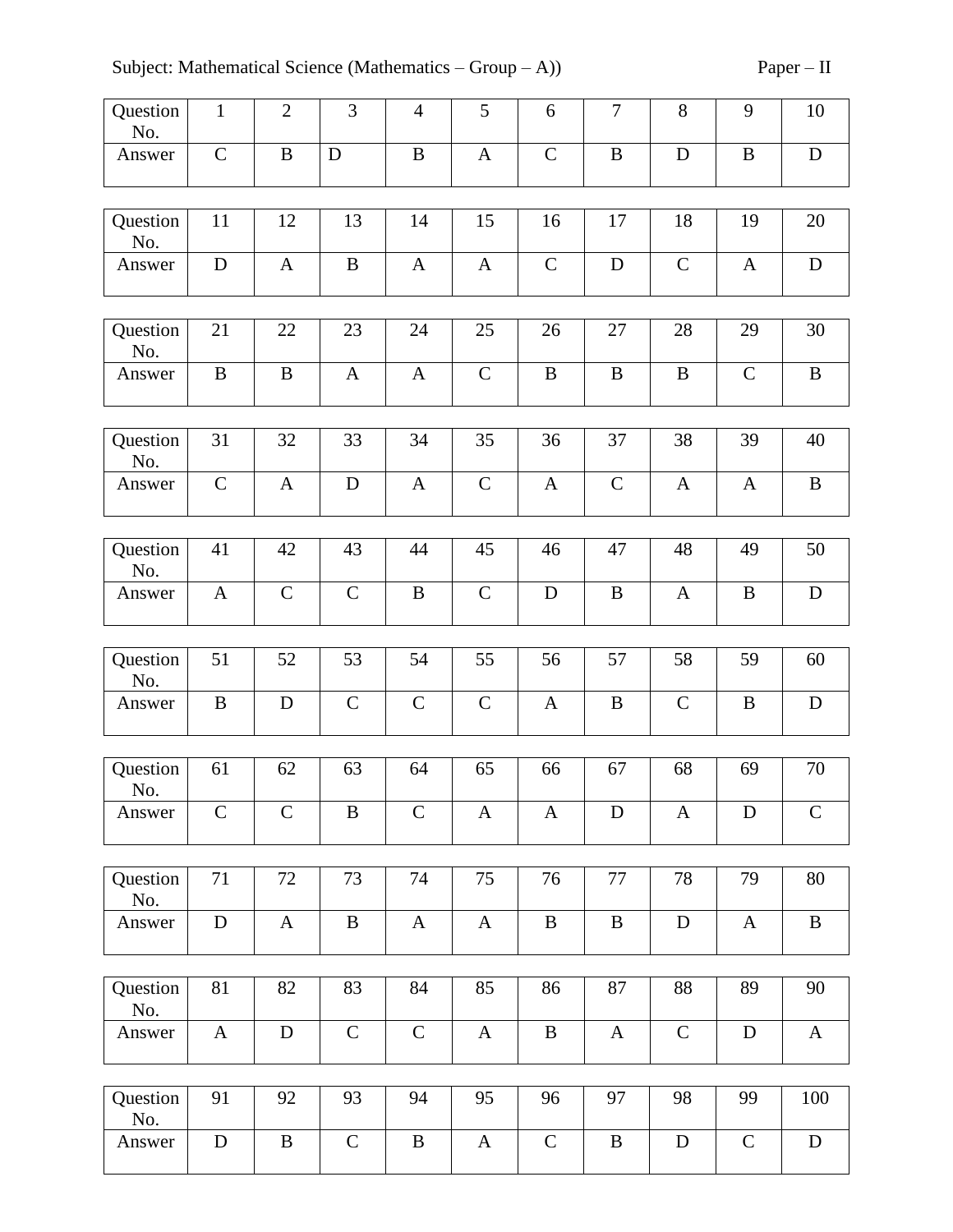| Question<br>No. | $\mathbf{1}$ | $\overline{2}$ | 3            | $\overline{4}$ | 5             | 6            | $\boldsymbol{7}$ | 8            | 9            | 10           |
|-----------------|--------------|----------------|--------------|----------------|---------------|--------------|------------------|--------------|--------------|--------------|
| Answer          | $\mathbf C$  | $\bf{B}$       | $\mathbf D$  | $\bf{B}$       | $\mathbf{A}$  | $\mathsf{C}$ | $\, {\bf B}$     | D            | $\bf{B}$     | D            |
| Question<br>No. | 11           | 12             | 13           | 14             | 15            | 16           | 17               | 18           | 19           | 20           |
| Answer          | $\mathbf D$  | $\mathbf{A}$   | $\, {\bf B}$ | $\mathbf{A}$   | $\mathbf{A}$  | $\mathbf C$  | ${\bf D}$        | $\mathbf C$  | $\mathbf{A}$ | ${\bf D}$    |
| Question<br>No. | 21           | 22             | 23           | 24             | 25            | 26           | 27               | 28           | 29           | 30           |
| Answer          | $\, {\bf B}$ | $\, {\bf B}$   | $\mathbf{A}$ | $\mathbf{A}$   | $\mathbf C$   | $\, {\bf B}$ | $\, {\bf B}$     | $\, {\bf B}$ | $\mathbf C$  | $\, {\bf B}$ |
| Question<br>No. | 31           | 32             | 33           | 34             | 35            | 36           | 37               | 38           | 39           | 40           |
| Answer          | $\mathbf C$  | $\mathbf{A}$   | $\mathbf D$  | $\mathbf{A}$   | $\mathsf{C}$  | $\mathbf{A}$ | $\mathcal{C}$    | $\mathbf{A}$ | $\mathbf{A}$ | $\, {\bf B}$ |
| Question        | 41           | 42             | 43           | 44             | 45            | 46           | 47               | 48           | 49           | 50           |
| No.             |              |                |              |                |               |              |                  |              |              |              |
| Answer          | $\mathbf D$  | D              | $\bf{B}$     | $\mathbf{A}$   | $\mathbf{A}$  | $\mathbf{A}$ | $\mathbf{A}$     | A            | $\mathbf C$  | $\mathbf D$  |
|                 |              |                |              |                |               |              |                  |              |              |              |
| Question<br>No. | 51           | 52             | 53           | 54             | 55            | 56           | 57               | 58           | 59           | 60           |
| Answer          | $\mathbf C$  | $\mathbf{A}$   | $\bf{B}$     | $\, {\bf B}$   | $\mathbf{A}$  | B            | $\mathbf{A}$     | $\mathbf C$  | $\mathbf{A}$ | $\mathbf{A}$ |
| Question<br>No. | 61           | 62             | 63           | 64             | 65            | 66           | 67               | 68           | 69           | 70           |
| Answer          | $\, {\bf B}$ | $\, {\bf B}$   | D            | $\mathbf D$    | $\mathcal{C}$ | $\mathbf{A}$ | ${\bf D}$        | $\mathbf C$  | $\mathbf D$  | $\mathsf{C}$ |
|                 |              |                |              |                |               |              |                  |              |              |              |
| Question<br>No. | 71           | 72             | 73           | 74             | 75            | 76           | 77               | 78           | 79           | $80\,$       |
| Answer          | $\, {\bf B}$ | $\mathbf C$    | $\mathbf{A}$ | $\, {\bf B}$   | $\, {\bf B}$  | $\, {\bf B}$ | $\mathbf C$      | $\, {\bf B}$ | $\mathbf{A}$ | $\mathbf{A}$ |
| Question        | 81           | 82             | 83           | 84             | 85            | 86           | 87               | 88           | 89           | 90           |
| No.             |              |                |              |                |               |              |                  |              |              |              |
| Answer          | ${\bf D}$    | $\mathbf{A}$   | $\mathbf{A}$ | $\mathbf{A}$   | B             | $\mathbf C$  | $\, {\bf B}$     | $\mathbf C$  | $\mathbf{A}$ | $\mathbf{A}$ |
| Question<br>No. | 91           | 92             | 93           | 94             | 95            | 96           | 97               | 98           | 99           | 100          |
| Answer          | $\, {\bf B}$ | $\, {\bf B}$   | $\mathbf{A}$ | $\mathbf C$    | ${\bf D}$     | $\mathbf{A}$ | $\, {\bf B}$     | $\mathbf C$  | ${\bf D}$    | $\, {\bf B}$ |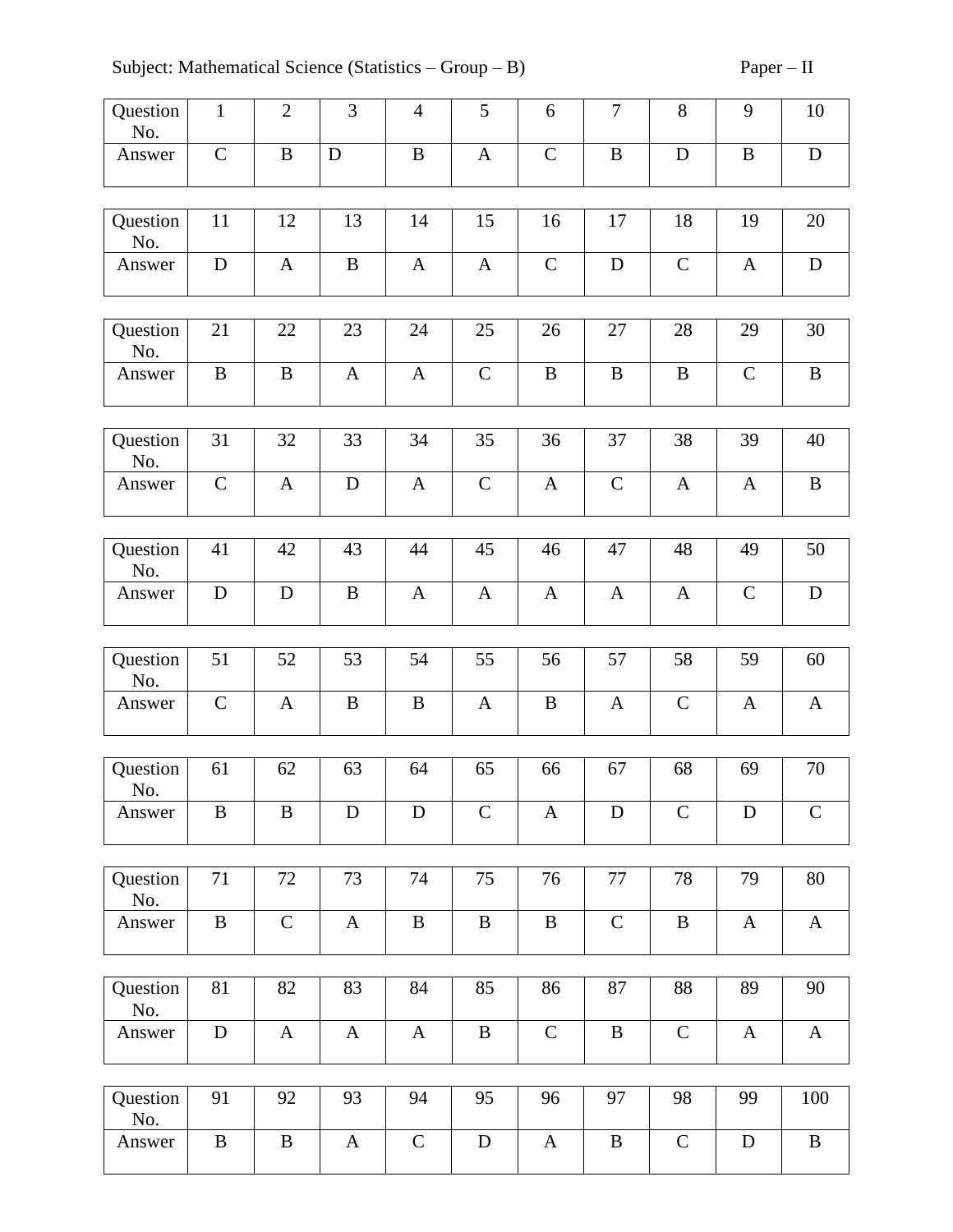| Question<br>No. | $\mathbf{1}$ | $\mathfrak{2}$ | 3            | $\overline{4}$ | 5             | 6            | $\tau$       | $8\,$        | 9             | 10           |
|-----------------|--------------|----------------|--------------|----------------|---------------|--------------|--------------|--------------|---------------|--------------|
| Answer          | $\, {\bf B}$ | $\mathcal{C}$  | $\, {\bf B}$ | $\mathbf C$    | $\mathcal{C}$ | $\bf{B}$     | $\bf{B}$     | $\mathbf{A}$ | $\bf{B}$      | $\mathbf{A}$ |
| Question<br>No. | 11           | 12             | 13           | 14             | 15            | 16           | 17           | 18           | 19            | 20           |
| Answer          | $\bf{B}$     | $\bf{B}$       | $\mathbf{A}$ | $\mathbf C$    | $\mathbf D$   | $\mathbf{A}$ | $\, {\bf B}$ | $\mathbf{A}$ | $\bf{B}$      | $\mathbf C$  |
| Question<br>No. | 21           | 22             | 23           | 24             | 25            | 26           | 27           | 28           | 29            | 30           |
| Answer          | $\mathbf C$  | D              | $\mathbf{A}$ | B              | D             | D            | $\mathbf C$  | $\mathbf{A}$ | B             | $\mathbf C$  |
| Question<br>No. | 31           | 32             | 33           | 34             | 35            | 36           | 37           | 38           | 39            | 40           |
| Answer          | ${\bf D}$    | $\mathbf{A}$   | D            | $\mathbf D$    | $\, {\bf B}$  | $\mathbf{A}$ | $\mathbf{A}$ | $\mathbf{A}$ | $\mathbf{A}$  | ${\bf D}$    |
| Question<br>No. | 41           | 42             | 43           | 44             | 45            | 46           | 47           | 48           | 49            | 50           |
| Answer          | $\bf{B}$     | $\mathbf D$    | $\, {\bf B}$ | $\mathbf C$    | $\mathbf C$   | $\mathbf{A}$ | $\, {\bf B}$ | B            | $\mathcal{C}$ | $\mathbf{A}$ |
| Question<br>No. | 51           | 52             | 53           | 54             | 55            | 56           | 57           | 58           | 59            | 60           |
| Answer          | $\mathsf{C}$ | $\mathbf C$    | $\, {\bf B}$ | $\mathbf{A}$   | $\mathsf{C}$  | $\mathbf{A}$ | $\mathbf{A}$ | $\bf{B}$     | D             | $\mathbf{A}$ |
| Question<br>No. | 61           | 62             | 63           | 64             | 65            | 66           | 67           | 68           | 69            | 70           |
| Answer          | $\mathbf C$  | D              | $\mathbf{A}$ | B              | $\mathbf C$   | $\mathsf{C}$ | $\, {\bf B}$ | $\mathbf{A}$ | A             | $\mathsf{C}$ |
| Question<br>No. | 71           | 72             | 73           | 74             | 75            | 76           | 77           | 78           | 79            | 80           |
| Answer          | ${\bf D}$    | $\mathbf C$    | $\mathbf C$  | $\mathbf D$    | $\mathbf C$   | $\, {\bf B}$ | $\mathbf D$  | ${\bf D}$    | $\mathbf C$   | $\mathbf{A}$ |
| Question<br>No. | 81           | 82             | 83           | 84             | 85            | 86           | 87           | 88           | 89            | 90           |
| Answer          | $\mathbf C$  | $\mathbf D$    | $\mathbf{A}$ | $\bf{B}$       | $\bf{B}$      | $\bf{B}$     | $\mathbf{A}$ | $\mathbf{A}$ | $\bf{B}$      | $\mathbf{A}$ |
| Question<br>No. | 91           | 92             | 93           | 94             | 95            | 96           | 97           | 98           | 99            | 100          |
| Answer          | $\bf{B}$     | $\mathsf{C}$   | $\mathsf{C}$ | $\bf{B}$       | $\mathbf C$   | $\mathbf{A}$ | $\mathsf{C}$ | $\bf{B}$     | D             | $\mathbf{A}$ |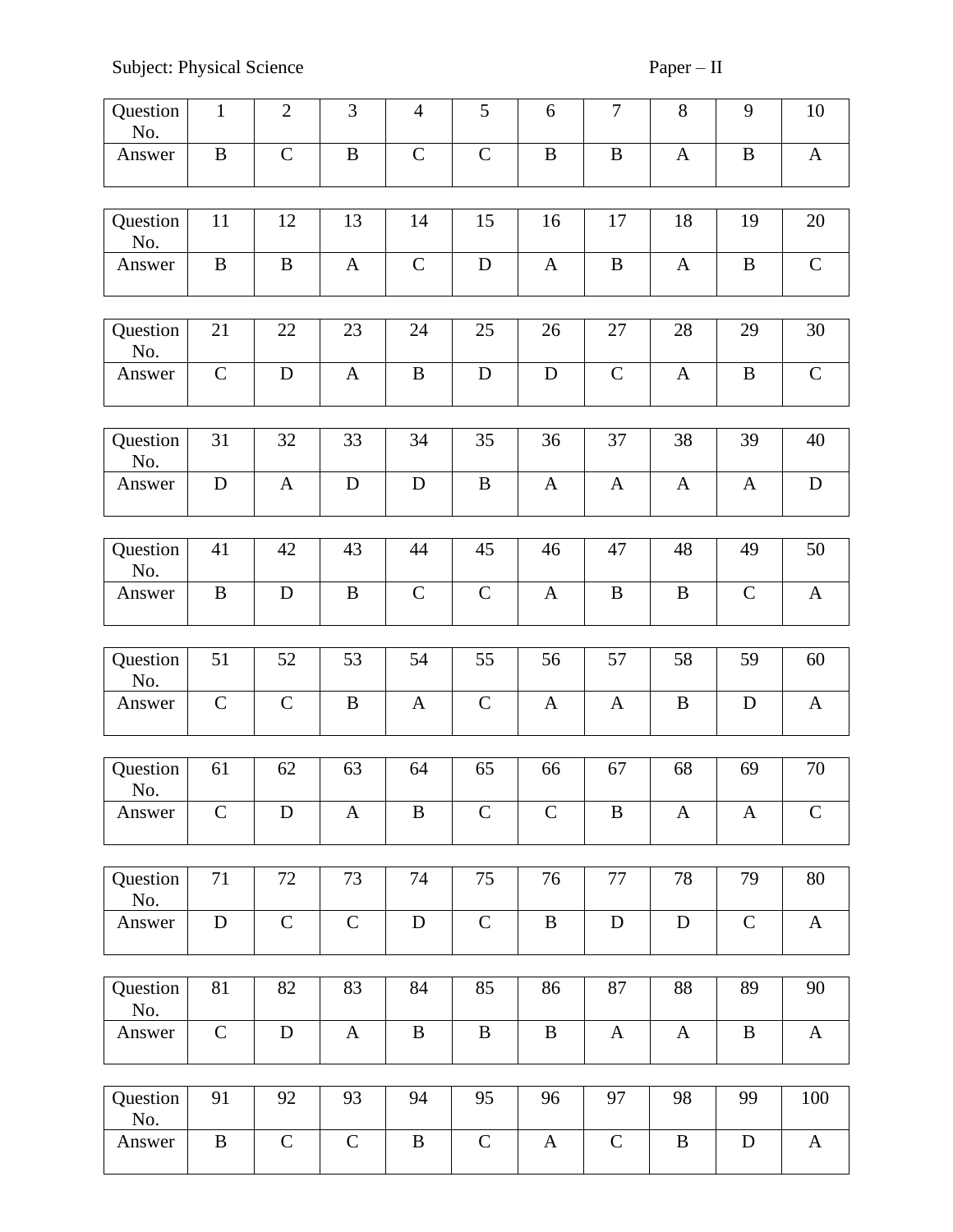Subject: Computer Science Paper – II

| Question<br>No. | $\mathbf{1}$ | $\mathbf{2}$  | 3             | $\overline{4}$ | 5            | 6            | $\boldsymbol{7}$ | 8            | 9             | 10           |
|-----------------|--------------|---------------|---------------|----------------|--------------|--------------|------------------|--------------|---------------|--------------|
| Answer          | $\mathbf{A}$ | $\mathcal{C}$ | $\mathbf{B}'$ | D              | $\mathbf{A}$ | $\mathbf D$  | $\mathbf C$      | ${\bf C}$    | $\mathbf D$   | $\mathbf{A}$ |
| Question<br>No. | 11           | 12            | 13            | 14             | 15           | 16           | 17               | 18           | 19            | 20           |
| Answer          | $\bf{B}$     | D             | $\, {\bf B}$  | $\mathbf C$    | $\mathbf{A}$ | $\mathbf{A}$ | $\mathbf C$      | $\mathbf{A}$ | $\bf{B}$      | $\mathbf{A}$ |
| Question<br>No. | 21           | 22            | 23            | 24             | 25           | 26           | 27               | 28           | 29            | 30           |
| Answer          | $\mathbf D$  | $\, {\bf B}$  | $\mathbf D$   | $\mathbf D$    | $\, {\bf B}$ | $\mathbf{A}$ | $\mathbf C$      | $\, {\bf B}$ | A             | $\, {\bf B}$ |
| Question<br>No. | 31           | 32            | 33            | 34             | 35           | 36           | 37               | 38           | 39            | 40           |
| Answer          | $\mathbf{A}$ | $\mathbf D$   | $\mathbf{A}$  | D              | $\mathbf D$  | $\mathbf D$  | $\mathbf D$      | $\mathbf C$  | ${\bf D}$     | $\mathbf{A}$ |
| Question<br>No. | 41           | 42            | 43            | 44             | 45           | 46           | 47               | 48           | 49            | 50           |
| Answer          | $\mathbf D$  | $\, {\bf B}$  | ${\bf D}$     | $\mathbf D$    | $\mathbf C$  | $\mathbf D$  | $\mathbf C$      | $\mathbf C$  | $\mathbf C$   | $\mathbf C$  |
| Question<br>No. | 51           | 52            | 53            | 54             | 55           | 56           | 57               | 58           | 59            | 60           |
| Answer          | $\bf{B}$     | $\mathbf C$   | $\mathbf{A}$  | $\bf{B}$       | $\bf{B}$     | $\mathbf{A}$ | $\, {\bf B}$     | $\bf{B}$     | $\bf{B}$      | $\mathbf{A}$ |
| Question<br>No. | 61           | 62            | 63            | 64             | 65           | 66           | 67               | 68           | 69            | 70           |
| Answer          | $\bf{B}$     | A             | $\mathbf D$   | $\mathbf C$    | $\bf{B}$     | $\mathbf{A}$ | $\mathcal{C}$    | $\mathbf{A}$ | $\mathcal{C}$ | $\mathbf{A}$ |
| Question<br>No. | 71           | 72            | 73            | 74             | 75           | 76           | 77               | 78           | 79            | 80           |
| Answer          | $\mathbf{A}$ | ${\bf D}$     | $\mathbf D$   | $\mathsf C$    | $\mathbf{A}$ | $\mathbf C$  | $\, {\bf B}$     | $\, {\bf B}$ | $\mathbf C$   | $\mathbf C$  |
| Question<br>No. | 81           | 82            | 83            | 84             | 85           | 86           | 87               | 88           | 89            | 90           |
| Answer          | ${\bf D}$    | $\mathbf C$   | $\, {\bf B}$  | $\mathbf C$    | $\mathbf{A}$ | $\bf{B}$     | $\mathbf C$      | $\mathbf{A}$ | $\mathbf D$   | $\mathbf{A}$ |
| Question<br>No. | 91           | 92            | 93            | 94             | 95           | 96           | 97               | 98           | 99            | 100          |
| Answer          | $\mathbf{A}$ | $\mathbf C$   | $\mathbf{A}$  | $\mathbf{A}$   | $\mathbf{A}$ | $\bf{B}$     | $\mathbf D$      | $\mathbf C$  | $\mathbf{A}$  | $\mathbf C$  |